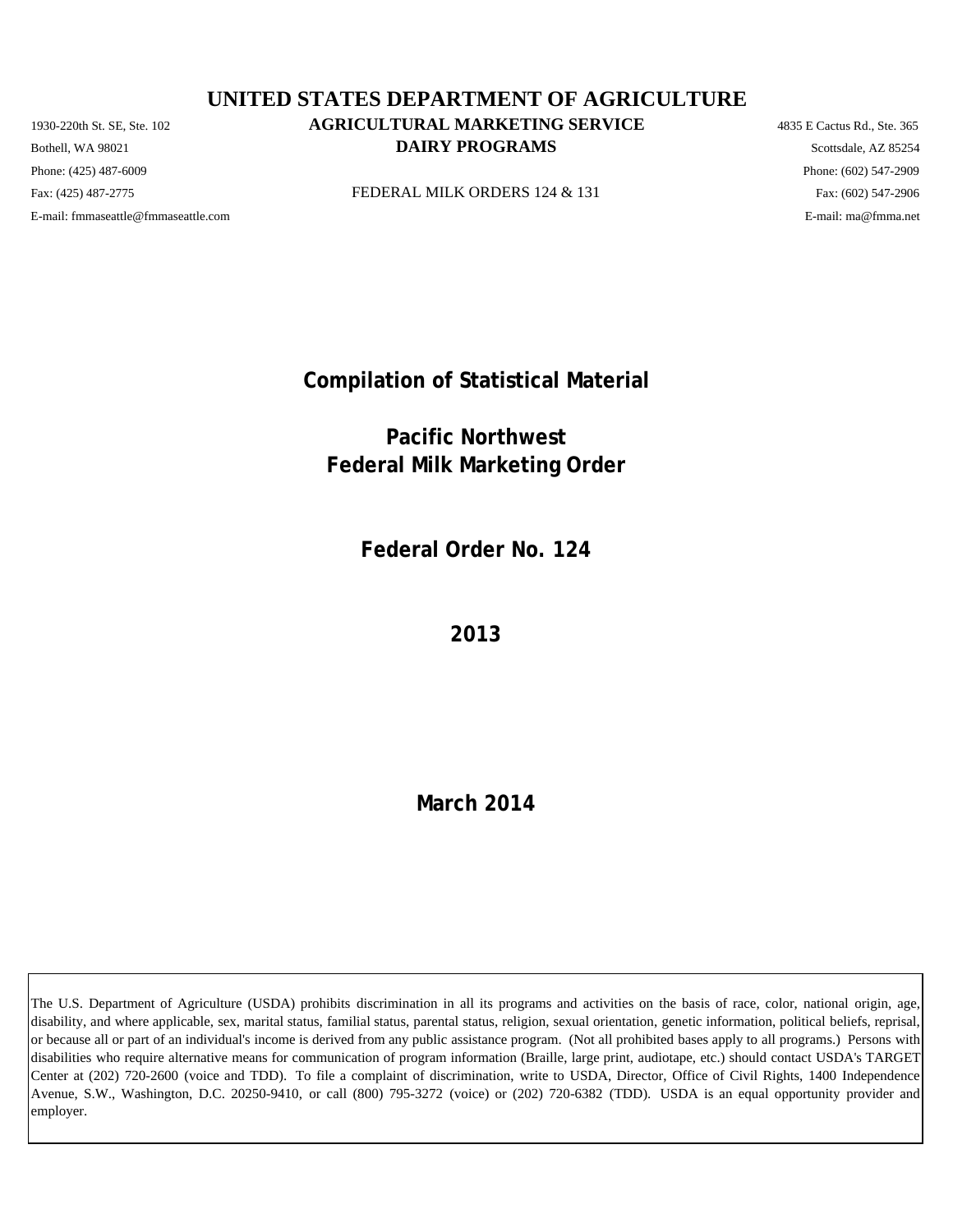# **Compilation of Statistical Material**

# **Pacific Northwest Federal Milk Marketing Order**

# **Federal Order No. 124**

## **Data for 2013**

## **Table of Contents**

| Table No. | Title                                                                                                                                             | Page No. |
|-----------|---------------------------------------------------------------------------------------------------------------------------------------------------|----------|
| 1         | List of Plants                                                                                                                                    | 1        |
| 2         | Number of Producers and Receipts of Producer Milk                                                                                                 | 4        |
| 3         | <b>Class I Producer Milk and Components</b>                                                                                                       | 5        |
| 4         | <b>Class II Producer Milk and Components</b>                                                                                                      | 6        |
| 5         | <b>Class III Producer Milk and Components</b>                                                                                                     | 7        |
| 6         | <b>Class IV Producer Milk and Components</b>                                                                                                      | 8        |
| 7         | <b>Total Producer Milk and Components</b>                                                                                                         | 9        |
| 8         | <b>Total Producer Milk by Class</b>                                                                                                               | 10       |
| 9         | <b>Total Butterfat Pounds by Class</b>                                                                                                            | 11       |
| 10        | Total Skim Pounds by Class                                                                                                                        | 11       |
| 11        | Number of Producers and Milk Production by County                                                                                                 | 13       |
| 12        | Class Prices Per Hundredweight for 3.5% Milk and Component Prices                                                                                 | 18       |
| 13        | Producer Price Differentials, Component Prices, Statistical Uniform Prices, and<br><b>Blend Prices at Test</b>                                    | 19       |
| 14        | Advanced Agricultural Marketing Service (AMS) Commodity Pricing Factors Used<br>in Pricing Class I Skim/Butterfat and Class II Skim/Nonfat Solids | 20       |
| 15        | Final Agricultural Marketing Service (AMS) Commodity Pricing Factors Used in<br>Pricing Class II Butterfat, Class III, and Class IV               | 21       |
| 16        | Class I Route Dispositions in the Marketing Area by Handler Type                                                                                  | 22       |
| 17        | Class I Route Dispositions in the Marketing Area by Product                                                                                       | 23       |
| Map A     | Producer Milk by County, May 2013                                                                                                                 | 24       |
| Map B     | Producer Milk by County, November 2013                                                                                                            | 25       |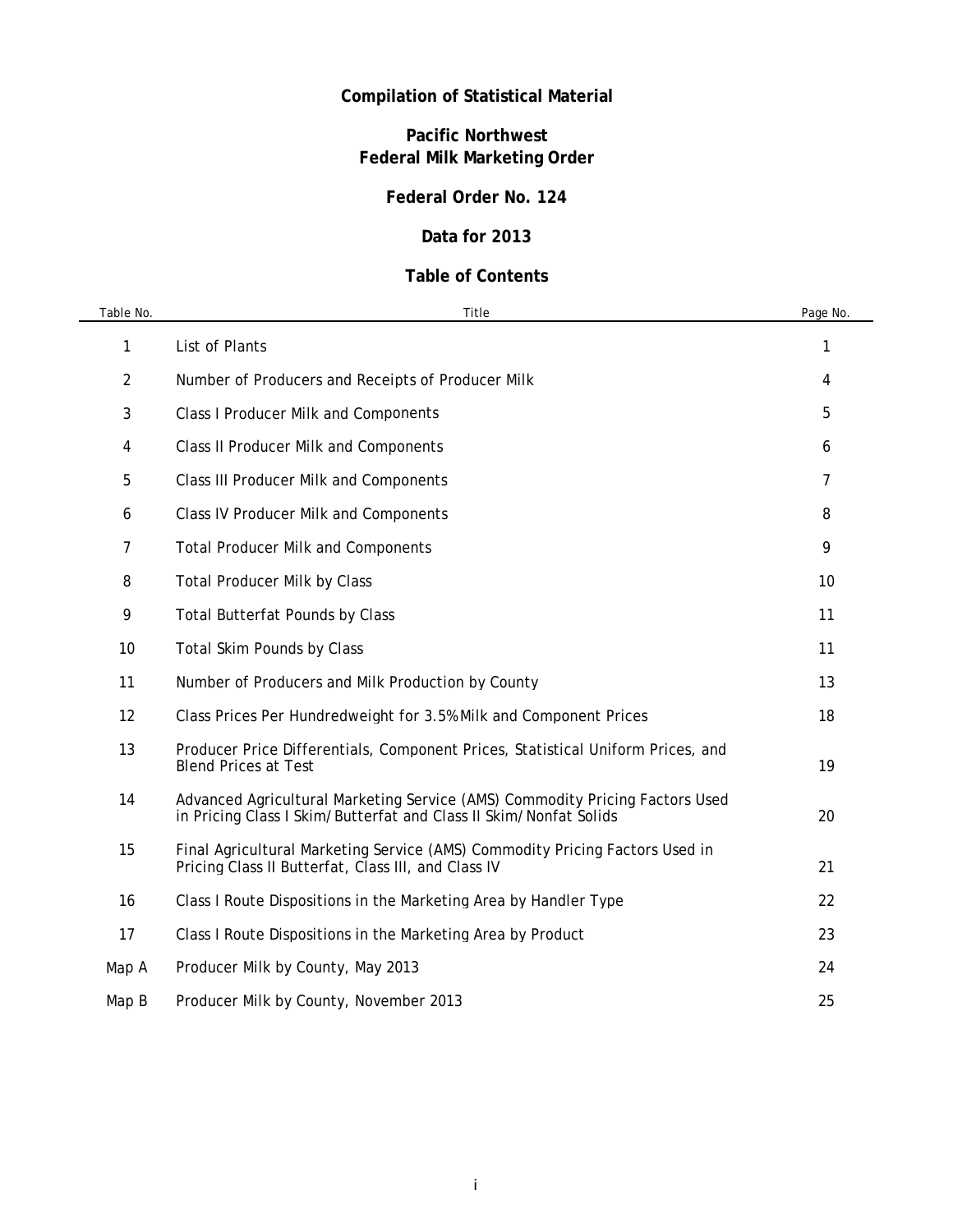#### **2013 Pacific Northwest Order, Federal Order No. 124 List of Plants Table 1**

| <b>Plant Name</b>                                             | Location                                                 | County           | Loc. $Adj. 1/$                 | Months Associated with the Order                |
|---------------------------------------------------------------|----------------------------------------------------------|------------------|--------------------------------|-------------------------------------------------|
|                                                               | Plants Fully Regulated under the Pacific Northwest Order |                  |                                |                                                 |
| Pool Distributing Plants (§ 1124.7(a) unless otherwise noted) |                                                          |                  |                                |                                                 |
| Alpenrose Dairy, Inc.                                         | Portland, OR                                             | Multnomah        | $\overline{\phantom{a}}$       | M<br>M<br>S<br>N D<br>A<br>А<br>O               |
| Andersen Dairy, Inc.                                          | Battle Ground, WA                                        | Clark            | $\sim$                         | M<br>S<br>N D<br>M<br>$\Omega$                  |
| Darigold, Inc.                                                | Medford, OR                                              | Jackson          | $\overline{\phantom{a}}$       | N D<br>M<br>$\Omega$<br>M                       |
| Darigold, Inc.                                                | Portland, OR                                             | Multnomah        | $\overline{\phantom{a}}$       | $N$ D<br>$\Omega$                               |
| Darigold, Inc.                                                | Seattle, WA                                              | King             | $\overline{\phantom{a}}$       | N D<br>$\Omega$<br>M                            |
| Darigold, Inc.                                                | Spokane, WA                                              | Spokane          |                                | N D<br>M<br>$\Omega$<br>M                       |
| Eberhard Creamery, Inc.                                       | Redmond, OR                                              | <b>Deschutes</b> | (0.15)                         | N D<br>M<br>S<br>$\Omega$<br>M                  |
| The Kroger Co., Swan Island Dairy                             | Portland, OR                                             | Multnomah        | \$                             | N D<br>S.<br>$\circ$<br>A                       |
| Pacific Foods of Oregon, Inc. [1124.7(b)]                     | Tualatin, OR                                             | Washington       |                                | M<br>Α                                          |
| Safeway Stores, Inc.                                          | Bellevue, WA                                             | King             | $\overline{\phantom{a}}$       | N D<br>S.<br>$\Omega$<br>M                      |
| Safeway Stores, Inc.                                          | Clackamas, OR                                            | Clackamas        | $\blacksquare$                 | N D<br>M<br>M<br>$\Omega$<br>A                  |
| Smith Brothers Farms, Inc.                                    | Kent, WA                                                 | King             | $\overline{\phantom{a}}$       | N D<br>$\Omega$                                 |
| Sunshine Dairy Foods Management, LLC                          | Portland, OR                                             | Multnomah        | \$<br>$\overline{\phantom{a}}$ | N D<br>0<br>M<br>M                              |
| Umpqua Dairy Products Co., Inc.                               | Roseburg, OR                                             | Douglas          | \$                             | N D<br>$\Omega$<br>M<br>M<br>S.<br>A            |
| Cooperative Pool Manufacturing Plants (§ 1124.7(d))           |                                                          |                  |                                |                                                 |
| Columbia River Processing, Inc.                               | Boardman, OR                                             | Morrow           | (0.15)                         | S.<br>N D<br>M<br>M<br>$\overline{O}$<br>A<br>A |
| Darigold, Inc.                                                | Chehalis, WA                                             | Lewis            | $\overline{\phantom{a}}$       | M<br>S.<br>N D<br>Α<br>M<br>$\Omega$<br>A       |
| Darigold, Inc.                                                | Lynden, WA                                               | Whatcom          |                                | N D<br>M                                        |
| Darigold, Inc.                                                | Sunnyside, WA                                            | Yakima           | (0.15)                         | N D<br>S<br>$\Omega$                            |
| <b>Farmers Cooperative Creamery</b>                           | McMinnville, OR                                          | Yamhill          | $\overline{a}$                 | N D<br>$\Omega$                                 |
| Tillamook County Creamery Association                         | Tillamook, OR                                            | Tillamook        | \$                             | N D<br>S<br>$\circ$<br>M<br>M<br>A              |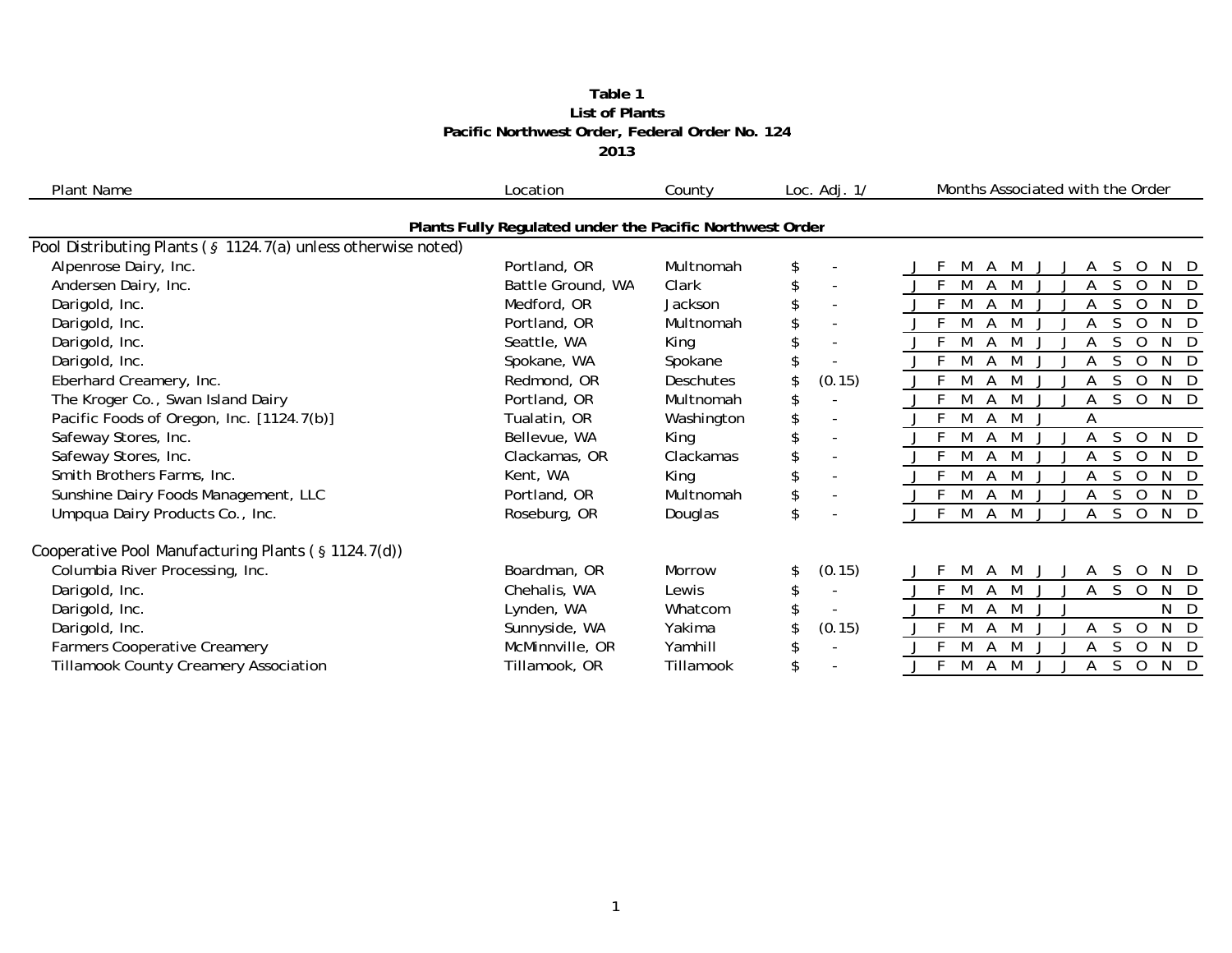#### **Table 1** *(continued)* **List of Plants Pacific Northwest Order, Federal Order No. 124 2013**

| <b>Plant Name</b>                                                  |             | Location                                                                      | County       | Loc. $Adj. 1/$                           | Months Associated with the Order                                                                                                         |
|--------------------------------------------------------------------|-------------|-------------------------------------------------------------------------------|--------------|------------------------------------------|------------------------------------------------------------------------------------------------------------------------------------------|
|                                                                    |             | Qualified Cooperatives under the Pacific Northwest Order                      |              |                                          |                                                                                                                                          |
| Cooperative Associations (Qualified Pursuant to § 1124.18)         |             |                                                                               |              |                                          |                                                                                                                                          |
| Dairy Farmers of America, Inc.                                     |             | Kansas City, MO                                                               |              |                                          | M<br>A M<br>S.<br>$\circ$<br>J<br>A<br>N D                                                                                               |
| <b>Farmers Cooperative Creamery</b>                                |             | McMinnville, OR                                                               |              |                                          | M<br>S<br>$\overline{0}$<br>A<br>M<br>$N$ D<br>A                                                                                         |
| Northwest Dairy Association                                        |             | Seattle, WA                                                                   |              |                                          | M<br>M<br>S.<br>A<br>$\Omega$<br>N <sub>D</sub>                                                                                          |
| Northwest Independent Milk Producers Association                   |             | East Olympia, WA                                                              |              |                                          | $N$ D<br>F<br>M<br>M<br>S.<br>Α<br>$\mathbf 0$                                                                                           |
| <b>Tillamook County Creamery Association</b>                       |             | Tillamook, OR                                                                 |              |                                          | M<br><sub>S</sub><br>$J$ F<br>A M<br>$\overline{O}$<br>N D<br>A                                                                          |
| Cooperative Reserve Supply Units (Qualified Pursuant to § 1124.11) |             |                                                                               |              |                                          |                                                                                                                                          |
| Northwest Independent Milk Producers Association                   |             | East Olympia, WA                                                              |              |                                          | M A M J J A S O N D<br>J F                                                                                                               |
|                                                                    |             |                                                                               |              |                                          | Plants Fully Regulated under Other Federal Orders Distributing or Transferring Fluid Milk Products into the Marketing Area (§ 1124.8(a)) |
| Agropur Inc.                                                       | F.O. 30     | Maplewood, MN                                                                 | Ramsey       | (0.20)<br>\$                             | $S$ O<br>N D<br>J F M A M<br>A<br>$\cdot$                                                                                                |
| Agropur Inc.                                                       | F.O. 33     | Wyoming, MI                                                                   | Kent         | (0.10)<br>\$                             | <sub>S</sub><br>F<br>M<br>M<br>A<br>$\Omega$<br>N <sub>D</sub><br>$\mathbf{j}$                                                           |
| Aurora Organic Dairy                                               | F.O. 32     | Platteville, CO                                                               | Weld         | 0.55<br>\$                               | F<br>M<br>M<br>S.<br>$\Omega$<br>N D<br>A                                                                                                |
| Jackson's Dairy                                                    | F.0.32      | Hutchinson, KS                                                                | Reno         | 0.30<br>\$                               | M<br>A M<br>S.<br>$\overline{O}$<br>N D<br>A                                                                                             |
| Nestle USA, Inc.                                                   | F.O. 33     | Anderson, IN                                                                  | Madison      | 0.10                                     | F.<br>M<br>A M<br>S.<br>N D<br>$\Omega$<br>$\cdot$<br>A                                                                                  |
| Saputo Dairy Foods USA, LLC 2/                                     | F.O. 126    | Sulphur Springs, TX                                                           | Hopkins      | \$<br>1.10                               | J                                                                                                                                        |
| Shamrock Foods Company                                             | F.O. 131    | Phoenix, AZ                                                                   | Maricopa     | \$<br>0.45                               | J F M A M<br>$S$ O<br>N D<br>A<br>J                                                                                                      |
| <b>WhiteWave Foods</b>                                             | F.0.5       | Mt. Crawford, VA                                                              | Rockingham   | \$<br>0.90                               | N D<br>M<br>0<br>A                                                                                                                       |
| <b>WhiteWave Foods</b>                                             | F.O. 126    | Dallas, TX                                                                    | Dallas       | \$<br>1.10                               | M<br>A<br>$\mathsf{S}$<br>$N$ D<br>J<br>$\overline{O}$                                                                                   |
|                                                                    |             | Producer-Handler Plants under the Pacific Northwest Order (§ 1124.8(b) & .10) |              |                                          |                                                                                                                                          |
| Edward and/or Aileen Brandsma (d/b/a Edaleen Dairy)                |             | Lynden, WA                                                                    | Whatcom      | \$                                       | M<br>A M<br><sub>S</sub><br>N D<br>F.<br>Α<br>$\Omega$                                                                                   |
| Fishtrap Dairy II (d/b/a Twin Brook Creamery)                      |             | Lynden, WA                                                                    | Whatcom      | \$<br>$\overline{\phantom{a}}$           | $\mathsf{F}$<br>M<br><sub>S</sub><br>$\mathsf{A}$<br>M<br>$\Omega$<br>N D<br>A                                                           |
| Fresh Breeze Organic Dairy, Inc.                                   |             | Lynden, WA                                                                    | Whatcom      | \$<br>$\sim$                             | M<br>M<br>S.<br>$\Omega$<br>N D<br>E<br>A<br>A                                                                                           |
| Garn L. Gilbert, et al. (d/b/a Country Morning Farms)              | Othello, WA | Adams                                                                         | \$<br>(0.15) | M<br>S<br>$N$ D<br>M<br>$\mathbf 0$<br>A |                                                                                                                                          |
| Lochmead Farms, Inc. (d/b/a Lochmead Dairy)                        |             | Junction City, OR                                                             | Lane         | \$                                       | -F<br>S.<br>M<br>M<br>$\Omega$<br>N D<br>A<br>A<br>$\cdot$<br>$\Box$                                                                     |
|                                                                    |             |                                                                               |              |                                          |                                                                                                                                          |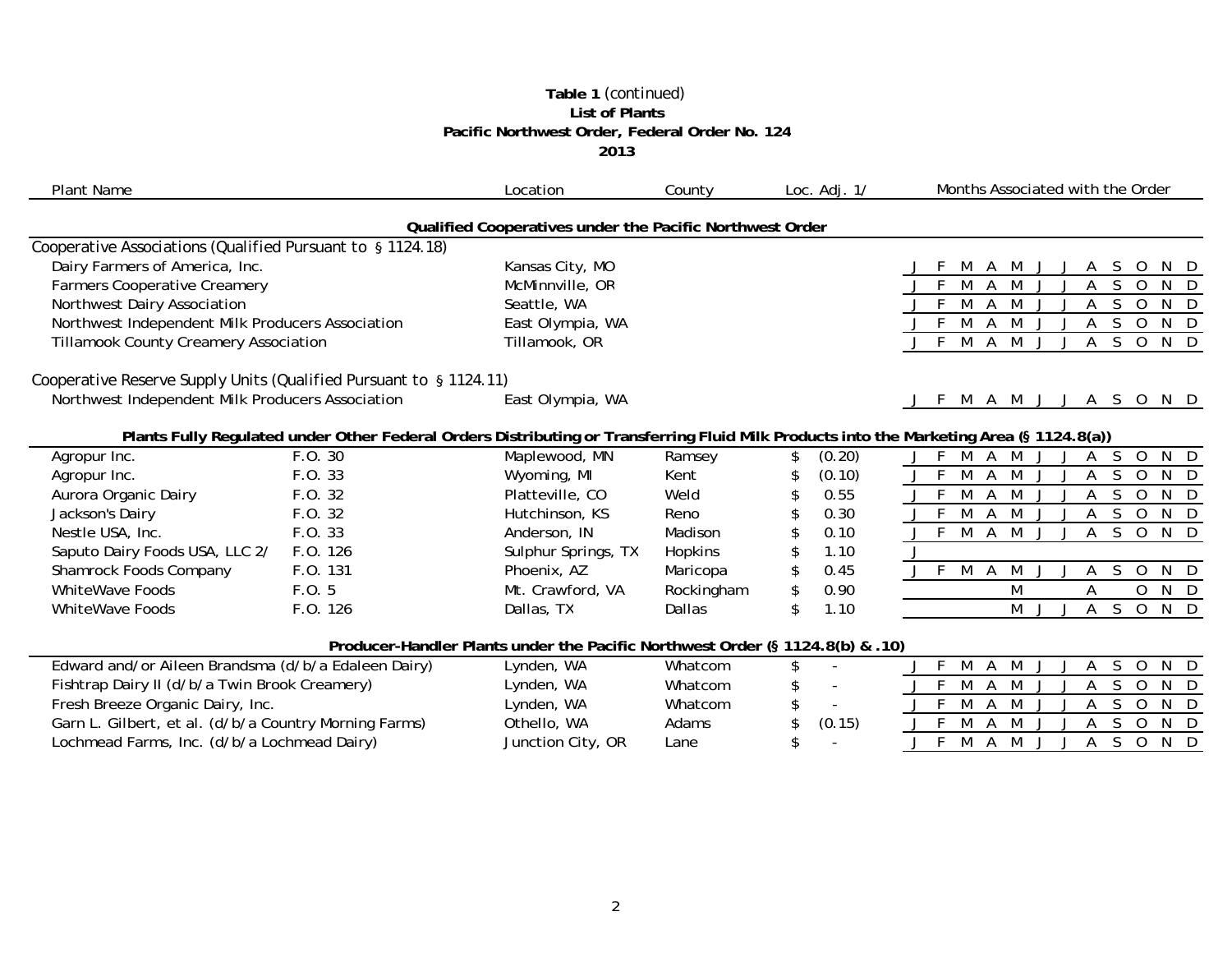#### **Table 1** *(continued)* **List of Plants Pacific Northwest Order, Federal Order No. 124 2013**

| Plant Name<br>Location          |                                                                                         | County      |     | Loc. $Adj. 1/$ |              | Months Associated with the Order |   |         |
|---------------------------------|-----------------------------------------------------------------------------------------|-------------|-----|----------------|--------------|----------------------------------|---|---------|
|                                 | Partially Regulated Distributing Plants under the Pacific Northwest Order (§ 1124.8(c)) |             |     |                |              |                                  |   |         |
| Darigold, Inc.                  | Boise, ID                                                                               | Ada         |     | (0.30)         |              |                                  |   | N.<br>Ð |
| Gossner Foods, Inc.             | Logan, UT                                                                               | Cache       |     |                |              |                                  |   | N       |
| HP Hood LLC                     | Sacramento, CA                                                                          | Sacramento  | \$  | (0.20)         |              |                                  |   |         |
| Meadow Gold Dairies, Inc.       | Boise, ID                                                                               | Ada         | \$  | (0.30)         | $\mathsf{A}$ |                                  |   | N       |
| Meadow Gold Dairies, Inc.       | Great Falls, MT                                                                         | Cascade     |     | (0.30)         |              |                                  | 0 | N D     |
| <b>Model Dairy</b>              | Reno, NV                                                                                | Washoe      |     | (0.20)         |              |                                  |   | N.<br>D |
| Pacific Foods of Oregon, Inc.   | Tualatin, OR                                                                            | Washington  | \$  |                |              |                                  |   |         |
| Saputo Dairy Foods USA, LLC 3/  | Gustine, CA                                                                             | Merced      |     | (0.20)         |              |                                  |   | N       |
| <b>Straus Family Creamery</b>   | Marshall, CA                                                                            | Sonoma      |     | (0.10)         |              |                                  |   |         |
| <b>Stremicks Heritage Foods</b> | Santa Ana, CA                                                                           | Orange      |     | 0.20           |              |                                  |   | N       |
| WhiteWave Foods                 | City of Industry, CA                                                                    | Los Angeles | \$. | 0.20           |              |                                  |   |         |
|                                 |                                                                                         |             |     |                |              |                                  |   |         |
|                                 | Exempt Plants under the Pacific Northwest Order (§ 1124.8(e))                           |             |     |                |              |                                  |   |         |
| None.                           |                                                                                         |             |     |                |              |                                  |   |         |

1/ Location adjustments are relative to King County, Washington, Class I differential of \$1.90.

 $\sim$ 

2/ Effective April 2013, Morningstar Saputo Foods changed its name to Saputo Dairy Foods USA, LLC.

3/ Effective April 2013, Morningstar Foods, LLC, changed its name to Saputo Dairy Foods USA, LLC.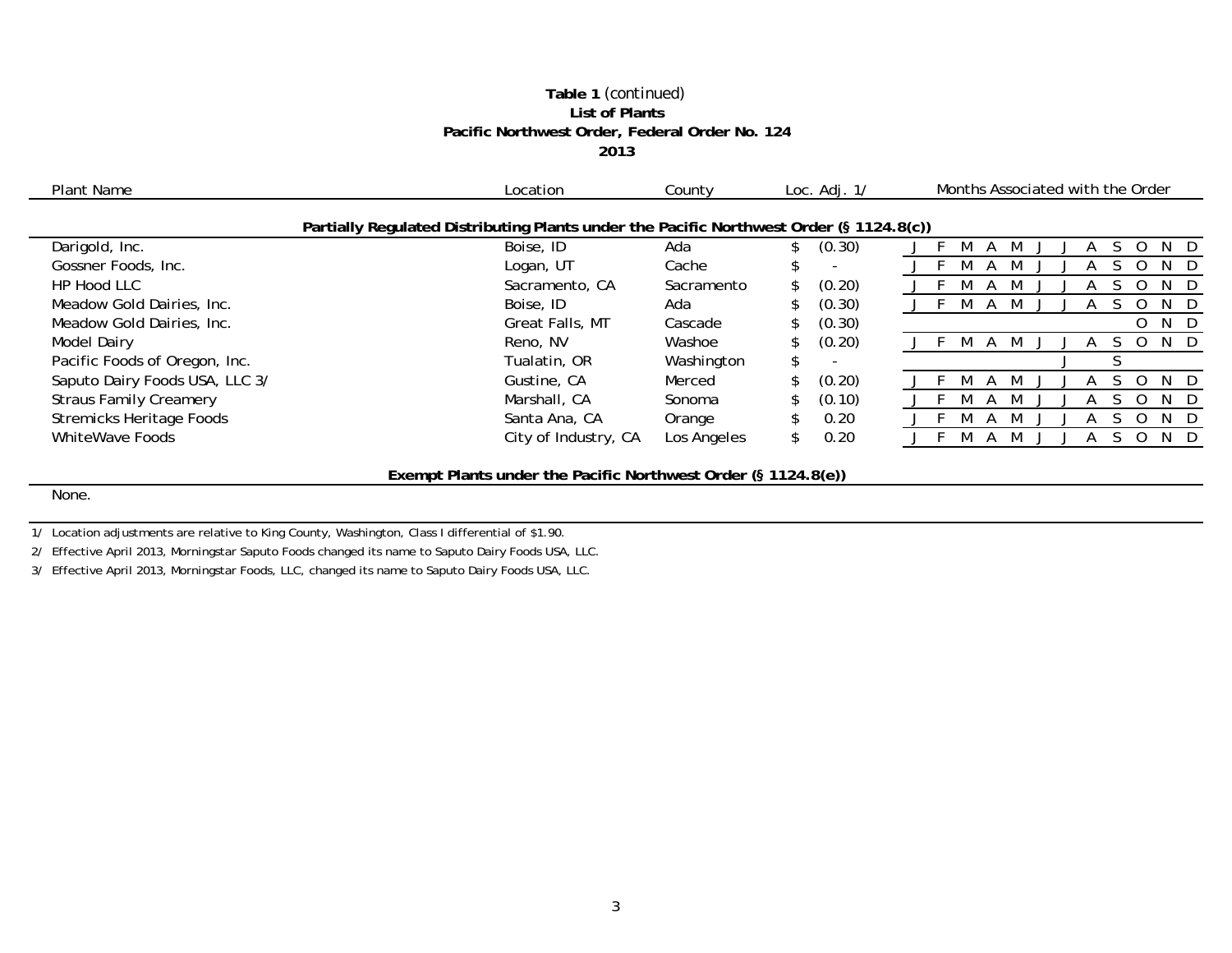## **2013 Pacific Northwest Order, Federal Order No. 124 Number of Producers and Receipts of Producer Milk Table 2**

|                  |           |               |              | Daily       |
|------------------|-----------|---------------|--------------|-------------|
|                  | Number of | Producer      | Daily        | Average Per |
| Month and Year   | Producers | Milk          | Average 1/   | Producer 1/ |
|                  |           | lbs.          | Ibs.         | Ibs.        |
| January 2013     | 603       | 698,644,520   | 22,536,920   | 37,375      |
| February         | 596       | 645, 154, 202 | 23,041,222   | 38,660      |
| March            | 598       | 727,016,879   | 23,452,157   | 39,218      |
| April            | 595       | 719, 183, 404 | 23,972,780   | 40,290      |
| May              | 596       | 749,221,691   | 24, 168, 442 | 40,551      |
| June             | 594       | 725, 757, 486 | 24, 191, 916 | 40,727      |
| July             | 595       | 732,414,684   | 23,626,280   | 39,708      |
| August           | 483       | 645,785,530   | 20,831,791   | 43,130      |
| September        | 482       | 602,276,859   | 20,075,895   | 41,651      |
| October          | 492       | 624,445,671   | 20, 143, 409 | 40,942      |
| November         | 592       | 671,439,912   | 22,381,330   | 37,806      |
| December         | 587       | 698,005,897   | 22,516,319   | 38,358      |
| Average/Total 1/ | 568       | 8,239,346,735 | 22,573,553   | 39,742      |

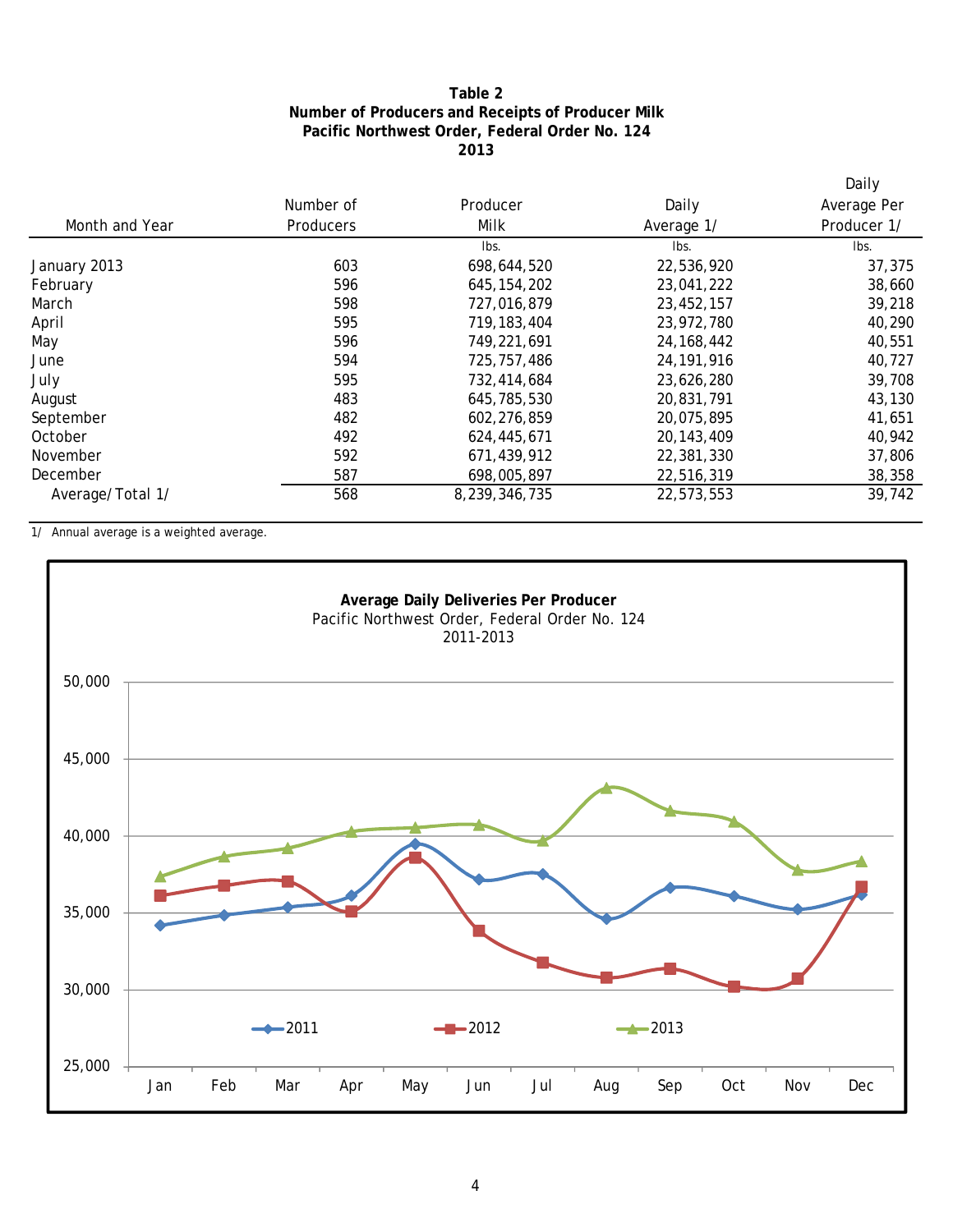#### **2013Pacific Northwest Order, Federal Order No. 124 Class I Producer Milk and Components\* Table 3**

|                  | Class I Producer | Percent of |                  |       |            |         |               |              |              |               |
|------------------|------------------|------------|------------------|-------|------------|---------|---------------|--------------|--------------|---------------|
| Month and Year   | Milk             | Market     | <b>Butterfat</b> |       |            | Protein |               | Other Solids |              | Nonfat Solids |
|                  | Ibs.             | %          | lbs.             | %     | lbs.       | %       | Ibs.          | %            | Ibs.         | %             |
| January 2013     | 190, 337, 228    | 27.24%     | 3,354,551        | 1.76% | 6,301,971  | 3.31%   | 11, 145, 717  | 5.86%        | 17,447,688   | 9.17%         |
| February         | 167, 457, 929    | 25.96%     | 2,925,963        | 1.75% | 5,442,000  | 3.25%   | 9,823,871     | 5.87%        | 15,265,871   | 9.12%         |
| March            | 177,333,756      | 24.39%     | 3,152,684        | 1.78% | 5,759,747  | 3.25%   | 10,399,168    | 5.86%        | 16,158,915   | 9.11%         |
| April            | 173,808,251      | 24.17%     | 3,060,930        | 1.76% | 5,614,517  | 3.23%   | 10,198,048    | 5.87%        | 15,812,565   | 9.10%         |
| May              | 185,017,500      | 24.69%     | 3,255,583        | 1.76% | 5,875,578  | 3.18%   | 10,888,923    | 5.89%        | 16,764,501   | 9.06%         |
| June             | 160,645,130      | 22.13%     | 3,009,257        | 1.87% | 5,055,744  | 3.15%   | 9,409,889     | 5.86%        | 14,465,633   | 9.00%         |
| July             | 167,989,264      | 22.94%     | 3,085,125        | 1.84% | 5,203,328  | 3.10%   | 9,886,740     | 5.89%        | 15,090,068   | 8.98%         |
| August           | 180,042,493      | 27.88%     | 3,340,511        | 1.86% | 5,629,031  | 3.13%   | 10,540,475    | 5.85%        | 16,169,506   | 8.98%         |
| September        | 174, 199, 007    | 28.92%     | 3,227,614        | 1.85% | 5,560,073  | 3.19%   | 10,169,626    | 5.84%        | 15,729,699   | 9.03%         |
| October          | 186,639,206      | 29.89%     | 3,534,235        | 1.89% | 6,233,972  | 3.34%   | 10,873,991    | 5.83%        | 17, 107, 963 | 9.17%         |
| November         | 178,234,548      | 26.55%     | 3,537,724        | 1.98% | 5,994,826  | 3.36%   | 10,366,433    | 5.82%        | 16,361,259   | 9.18%         |
| December         | 178,731,902      | 25.61%     | 3,404,280        | 1.90% | 6,013,194  | 3.36%   | 10,432,960    | 5.84%        | 16,446,154   | 9.20%         |
| Total/Average 1/ | 2,120,436,214    | 25.74%     | 38,888,457       | 1.83% | 68,683,981 | 3.24%   | 124, 135, 841 | 5.85%        | 192,819,822  | 9.09%         |

\* Nonfat components follow skim milk utilization.



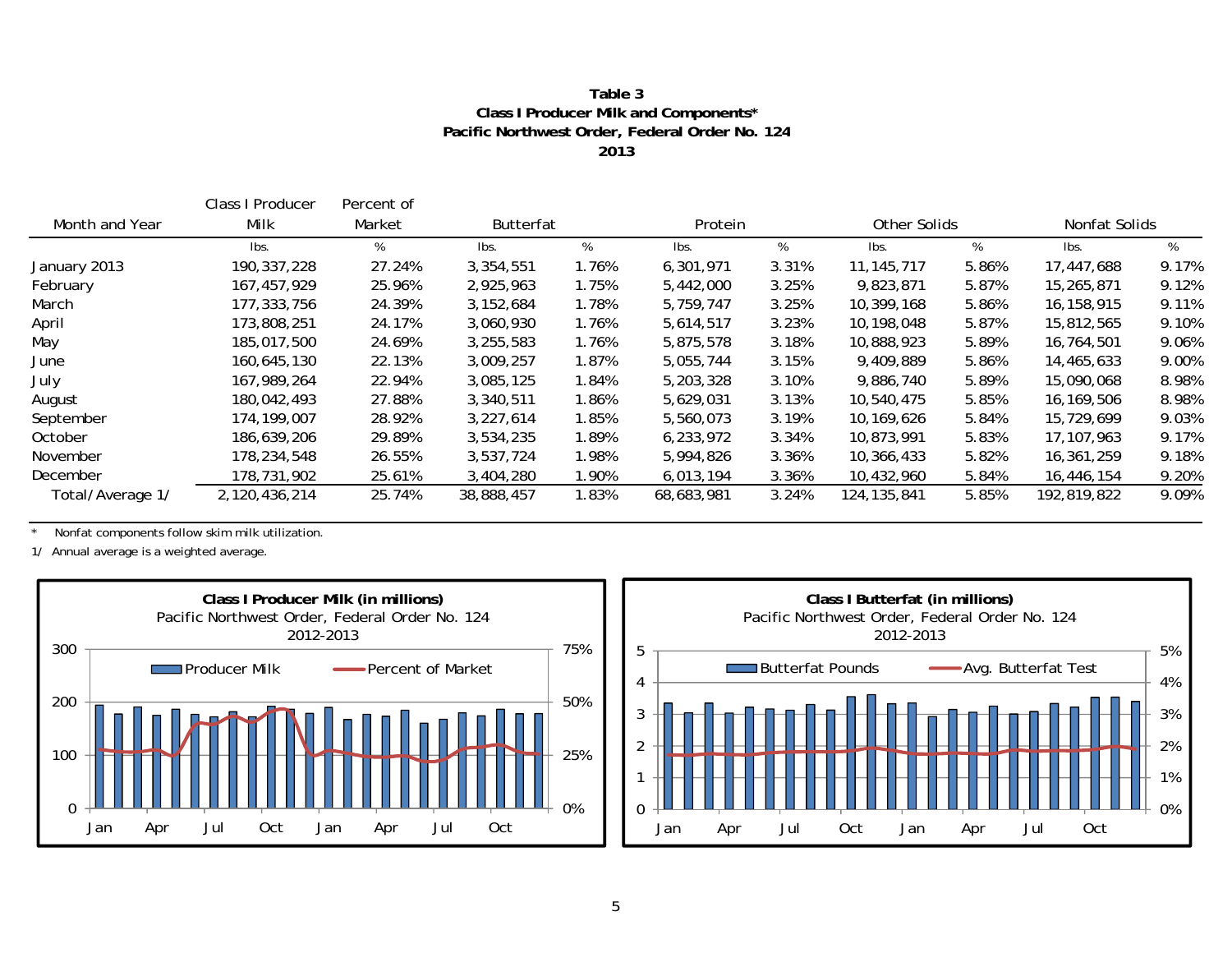#### **Table 4Class II Producer Milk and Components\* Pacific Northwest Order, Federal Order No. 124 2013**

|                  | Class II Producer | Percent of |                  |        |            |       |             |              |             |               |
|------------------|-------------------|------------|------------------|--------|------------|-------|-------------|--------------|-------------|---------------|
| Month and Year   | Milk              | Market     | <b>Butterfat</b> |        | Protein    |       |             | Other Solids |             | Nonfat Solids |
|                  | Ibs.              | %          | Ibs.             | %      | Ibs.       | %     | Ibs.        | %            | Ibs.        | %             |
| January 2013     | 40,984,509        | 5.87%      | 3,652,233        | 8.91%  | ,255,031   | 3.06% | 2,227,902   | 5.44%        | 3,482,933   | 8.50%         |
| February         | 37,656,509        | 5.84%      | 3,385,285        | 8.99%  | 1,135,411  | 3.02% | 2,046,006   | 5.43%        | 3,181,417   | 8.45%         |
| March            | 45,638,441        | 6.28%      | 3,840,590        | 8.42%  | 372,858    | 3.01% | 2,493,365   | 5.46%        | 3,866,223   | 8.47%         |
| April            | 42,455,072        | 5.90%      | 3,623,710        | 8.54%  | 1,272,899  | 3.00% | 2,320,471   | 5.47%        | 3,593,370   | 8.46%         |
| May              | 57,972,603        | 7.74%      | 4,373,404        | 7.54%  | .728,331 ا | 2.98% | 3,211,482   | 5.54%        | 4,939,813   | 8.52%         |
| June             | 51,400,741        | 7.08%      | 4,282,336        | 8.33%  | 506,155, ا | 2.93% | 2,812,786   | 5.47%        | 4,318,941   | 8.40%         |
| July             | 49,400,535        | 6.74%      | 3,962,022        | 8.02%  | ,440,669   | 2.92% | 2,721,458   | 5.51%        | 4, 162, 127 | 8.43%         |
| August           | 40,188,374        | 6.22%      | 3,921,114        | 9.76%  | 1,158,996  | 2.88% | 2, 164, 111 | 5.38%        | 3,323,107   | 8.27%         |
| September        | 42,637,553        | 7.08%      | 3,885,362        | 9.11%  | ,266,907   | 2.97% | 2,305,642   | 5.41%        | 3,572,549   | 8.38%         |
| October          | 37,792,517        | 6.05%      | 4,077,871        | 10.79% | 1,152,417  | 3.05% | 2,001,875   | 5.30%        | 3, 154, 292 | 8.35%         |
| November         | 41,677,912        | 6.21%      | 4,346,463        | 10.43% | 1,284,287  | 3.08% | 2,214,461   | 5.31%        | 3,498,748   | 8.39%         |
| December         | 41,776,826        | 5.99%      | 4,084,278        | 9.78%  | ,294,894   | 3.10% | 2,241,558   | 5.37%        | 3,536,452   | 8.47%         |
| Total/Average 1/ | 529,581,592       | 6.43%      | 47,434,668       | 8.96%  | 15,868,855 | 3.00% | 28,761,117  | 5.43%        | 44,629,972  | 8.43%         |

\* Nonfat components follow skim milk utilization.



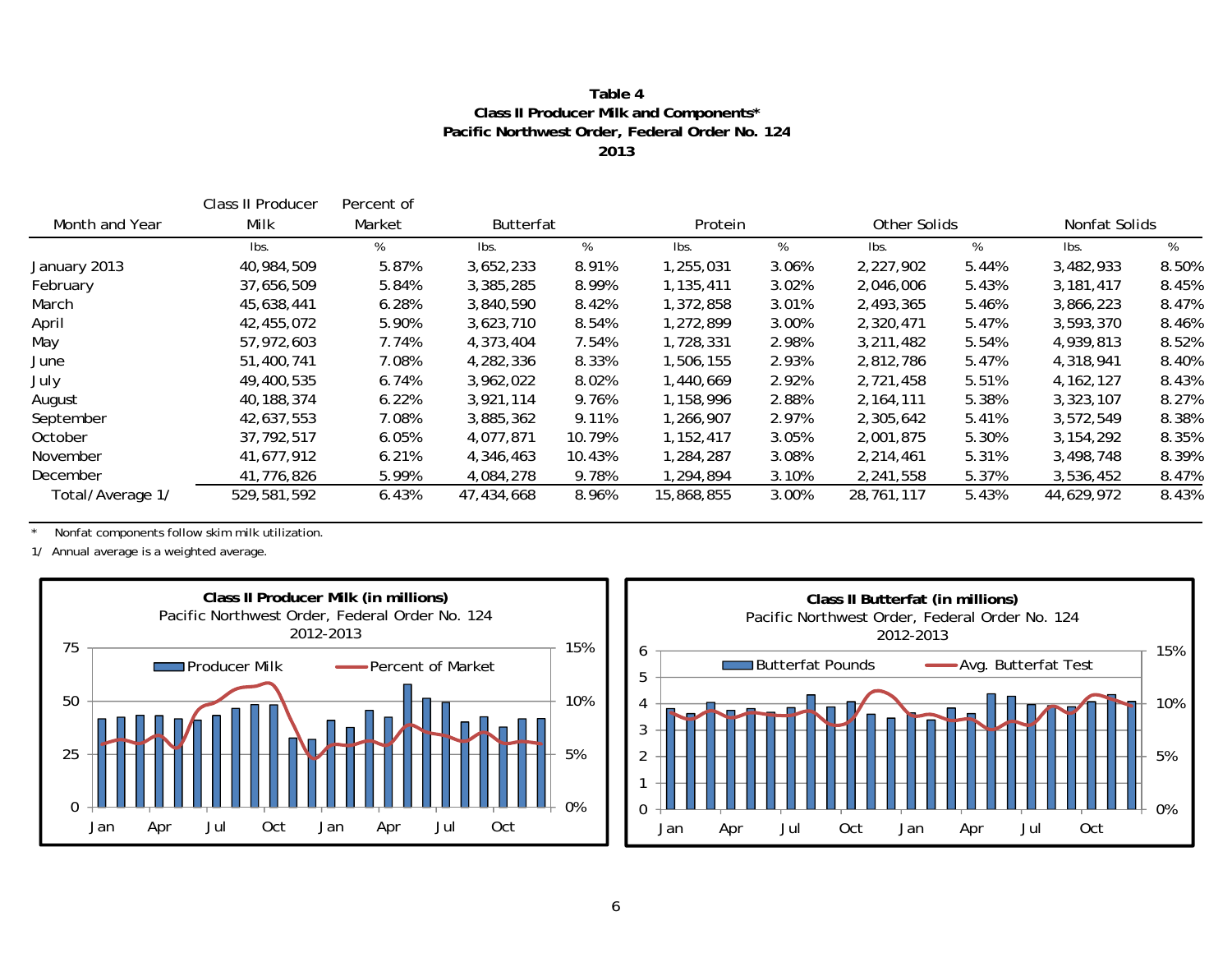#### **Table 5Class III Producer Milk and Components\* Pacific Northwest Order, Federal Order No. 124 2013**

|                  | Class III Producer | Percent of |              |       |             |         |             |              |               |       |
|------------------|--------------------|------------|--------------|-------|-------------|---------|-------------|--------------|---------------|-------|
| Month and Year   | Milk               | Market     | Butterfat    |       |             | Protein |             | Other Solids | Nonfat Solids |       |
|                  | Ibs.               | %          | lbs.         | %     | lbs.        | %       | lbs.        | %            | Ibs.          | %     |
| January 2013     | 293, 983, 166      | 42.08%     | 11,979,443   | 4.07% | 9,884,060   | 3.36%   | 16,845,537  | 5.73%        | 26,729,597    | 9.09% |
| February         | 285,525,290        | 44.26%     | 11,372,957   | 3.98% | 9,445,518   | 3.31%   | 16,427,218  | 5.75%        | 25,872,736    | 9.06% |
| March            | 318,456,567        | 43.80%     | 12,586,722   | 3.95% | 10,480,005  | 3.29%   | 18,325,428  | 5.75%        | 28,805,433    | 9.05% |
| April            | 317, 166, 845      | 44.10%     | 12,358,155   | 3.90% | 10,332,316  | 3.26%   | 18,233,345  | 5.75%        | 28,565,661    | 9.01% |
| May              | 316,513,400        | 42.25%     | 12,062,317   | 3.81% | 10,160,800  | 3.21%   | 18,303,792  | 5.78%        | 28,464,592    | 8.99% |
| June             | 313,660,469        | 43.22%     | 11,933,938   | 3.80% | 10,021,292  | 3.19%   | 18,051,954  | 5.76%        | 28,073,246    | 8.95% |
| July             | 327, 364, 200      | 44.70%     | 12, 277, 111 | 3.75% | 10,262,008  | 3.13%   | 18,894,240  | 5.77%        | 29, 156, 248  | 8.91% |
| August           | 318,797,138        | 49.37%     | 12,068,989   | 3.79% | 10,135,483  | 3.18%   | 18,317,394  | 5.75%        | 28,452,877    | 8.93% |
| September        | 300,510,233        | 49.90%     | 11,760,208   | 3.91% | 9,763,544   | 3.25%   | 17,202,033  | 5.72%        | 26,965,577    | 8.97% |
| October          | 301,453,107        | 48.28%     | 12,248,474   | 4.06% | 10,247,006  | 3.40%   | 17,213,326  | 5.71%        | 27,460,332    | 9.11% |
| November         | 281,466,296        | 41.92%     | 11,524,755   | 4.09% | 9,667,174   | 3.43%   | 16,010,206  | 5.69%        | 25,677,380    | 9.12% |
| December         | 292,879,672        | 41.96%     | 12, 106, 177 | 4.13% | 10,075,256  | 3.44%   | 16,684,068  | 5.70%        | 26,759,324    | 9.14% |
| Total/Average 1/ | 3,667,776,383      | 44.52%     | 144,279,246  | 3.93% | 120,474,462 | 3.28%   | 210,508,541 | 5.74%        | 330,983,003   | 9.02% |

\* Nonfat components follow skim milk utilization.

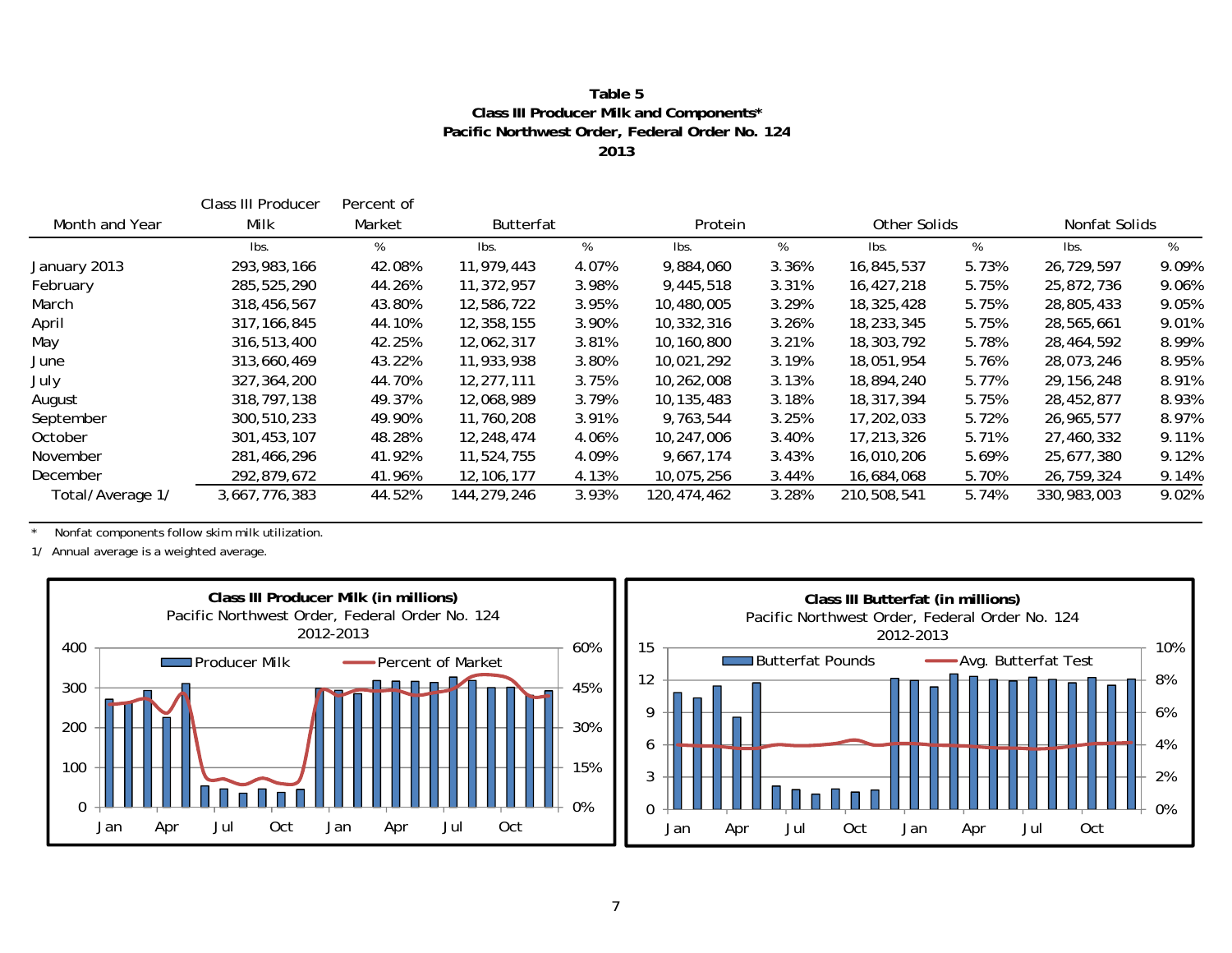#### **Table 6Class IV Producer Milk and Components\* Pacific Northwest Order, Federal Order No. 124 2013**

|                  | Class IV Producer | Percent of |                  |       |            |       |             |              |               |       |
|------------------|-------------------|------------|------------------|-------|------------|-------|-------------|--------------|---------------|-------|
| Month and Year   | Milk              | Market     | <b>Butterfat</b> |       | Protein    |       |             | Other Solids | Nonfat Solids |       |
|                  | lbs.              | %          | lbs.             | %     | lbs.       | %     | lbs.        | %            | Ibs.          | %     |
| January 2013     | 173,339,617       | 24.81%     | 8,998,305        | 5.19% | 5,504,172  | 3.18% | 9,783,330   | 5.64%        | 15,287,502    | 8.82% |
| February         | 154,514,474       | 23.94%     | 7,634,663        | 4.94% | 4,842,822  | 3.13% | 8,760,155   | 5.67%        | 13,602,977    | 8.80% |
| March            | 185,588,115       | 25.53%     | 8,907,905        | 4.80% | 5,822,592  | 3.14% | 10,532,848  | 5.68%        | 16,355,440    | 8.81% |
| April            | 185,753,236       | 25.83%     | 8,674,295        | 4.67% | 5,788,867  | 3.12% | 10,557,042  | 5.68%        | 16,345,909    | 8.80% |
| May              | 189,718,188       | 25.32%     | 8,586,557        | 4.53% | 5,838,387  | 3.08% | 10,831,763  | 5.71%        | 16,670,150    | 8.79% |
| June             | 200,051,146       | 27.57%     | 8,073,418        | 4.04% | 6,159,225  | 3.08% | 11,438,786  | 5.72%        | 17,598,011    | 8.80% |
| July             | 187,660,685       | 25.62%     | 7,955,091        | 4.24% | 5,708,650  | 3.04% | 10,736,234  | 5.72%        | 16,444,884    | 8.76% |
| August           | 106,757,525       | 16.53%     | 4,807,925        | 4.50% | 3,247,111  | 3.04% | 6,074,861   | 5.69%        | 9,321,972     | 8.73% |
| September        | 84,930,066        | 14.10%     | 4, 157, 201      | 4.89% | 2,630,447  | 3.10% | 4,796,914   | 5.65%        | 7,427,361     | 8.75% |
| October          | 98,560,841        | 15.78%     | 4,985,409        | 5.06% | 3,171,657  | 3.22% | 5,548,584   | 5.63%        | 8,720,241     | 8.85% |
| November         | 170,061,156       | 25.32%     | 7,624,018        | 4.48% | 5,556,931  | 3.27% | 9,607,245   | 5.65%        | 15, 164, 176  | 8.92% |
| December         | 184,617,497       | 26.44%     | 8,871,936        | 4.81% | 6,002,209  | 3.25% | 10,432,445  | 5.65%        | 16,434,654    | 8.90% |
| Total/Average 1/ | ,921,552,546      | 23.32%     | 89,276,723       | 4.65% | 60,273,070 | 3.14% | 109,100,207 | 5.68%        | 169, 373, 277 | 8.81% |

\* Nonfat components follow skim milk utilization.

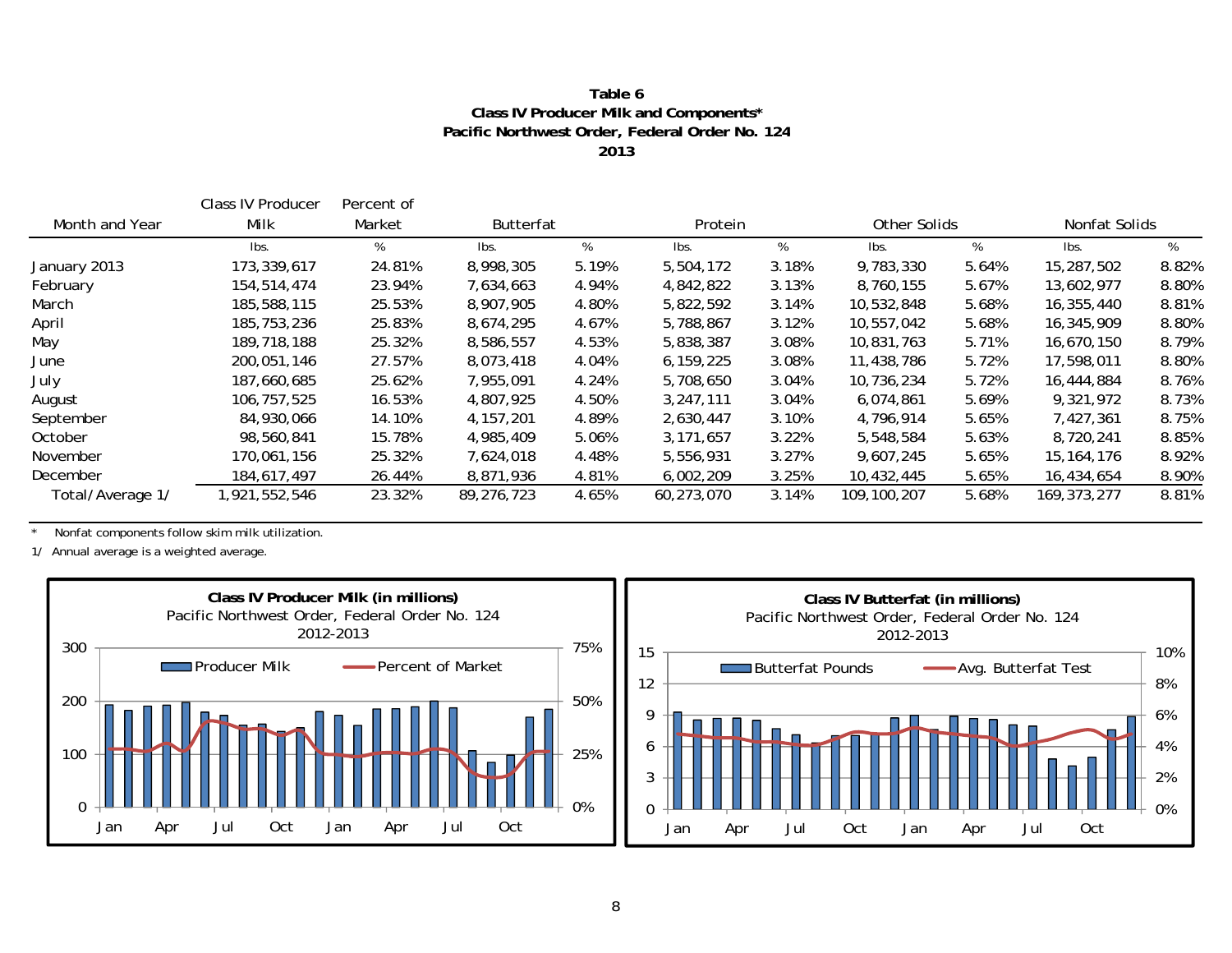#### **Table 7 Total Producer Milk and Components\* 1 / Pacific Northwest Order, Federal Order No. 124 2013**

|                  | Total Producer | Percent of |                  |       |             |       |              |       |               |       |
|------------------|----------------|------------|------------------|-------|-------------|-------|--------------|-------|---------------|-------|
| Month and Year   | Milk           | Market     | <b>Butterfat</b> |       | Protein     |       | Other Solids |       | Nonfat Solids |       |
|                  | Ibs.           | %          | lbs.             | %     | lbs.        | %     | Ibs.         | %     | Ibs.          | %     |
| January 2013     | 698,644,520    | 100.00%    | 27,984,532       | 4.01% | 22,945,234  | 3.28% | 40,002,486   | 5.73% | 62,947,720    | 9.01% |
| February         | 645, 154, 202  | 100.00%    | 25,318,868       | 3.92% | 20,865,751  | 3.23% | 37,057,250   | 5.74% | 57,923,001    | 8.98% |
| March            | 727,016,879    | 100.00%    | 28,487,901       | 3.92% | 23,435,202  | 3.22% | 41,750,809   | 5.74% | 65,186,011    | 8.97% |
| April            | 719, 183, 404  | 100.00%    | 27,717,090       | 3.85% | 23,008,599  | 3.20% | 41,308,906   | 5.74% | 64,317,505    | 8.94% |
| May              | 749,221,691    | 100.00%    | 28, 277, 861     | 3.77% | 23,603,096  | 3.15% | 43,235,960   | 5.77% | 66,839,056    | 8.92% |
| June             | 725,757,486    | 100.00%    | 27,298,949       | 3.76% | 22,742,416  | 3.13% | 41,713,415   | 5.75% | 64,455,831    | 8.88% |
| July             | 732,414,684    | 100.00%    | 27, 279, 349     | 3.72% | 22,614,655  | 3.09% | 42,238,672   | 5.77% | 64,853,327    | 8.85% |
| August           | 645,785,530    | 100.00%    | 24,138,539       | 3.74% | 20,170,621  | 3.12% | 37,096,841   | 5.74% | 57,267,462    | 8.87% |
| September        | 602,276,859    | 100.00%    | 23,030,385       | 3.82% | 19,220,971  | 3.19% | 34,474,215   | 5.72% | 53,695,186    | 8.92% |
| October          | 624,445,671    | 100.00%    | 24,845,989       | 3.98% | 20,805,052  | 3.33% | 35,637,776   | 5.71% | 56,442,828    | 9.04% |
| November         | 671,439,912    | 100.00%    | 27,032,960       | 4.03% | 22,503,218  | 3.35% | 38, 198, 345 | 5.69% | 60,701,563    | 9.04% |
| December         | 698,005,897    | 100.00%    | 28,466,671       | 4.08% | 23,385,553  | 3.35% | 39,791,031   | 5.70% | 63,176,584    | 9.05% |
| Total/Average 2/ | 8,239,346,735  | 100.00%    | 319,879,094      | 3.88% | 265,300,368 | 3.22% | 472,505,706  | 5.73% | 737,806,074   | 8.95% |

\* Nonfat components follow skim milk utilization.

1/ Based on submitted handler reports. May differ from producer milk reported on Table 11.

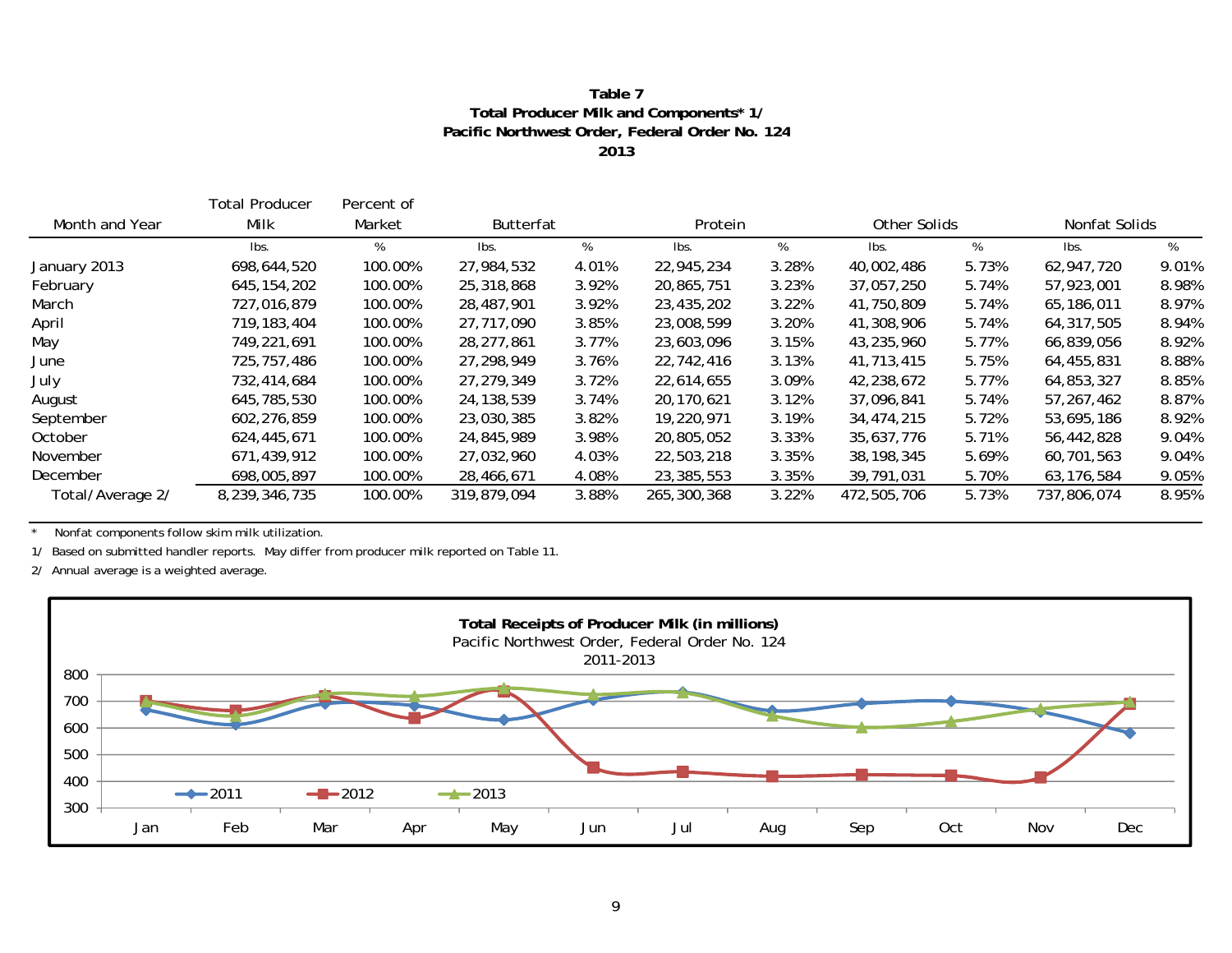#### **Table 8 Total Producer Milk by Class Pacific Northwest Order, Federal Order No. 124 2013**

| Month and Year   | Producer Milk | Class I       | Class II    | Class III     | Class IV      |
|------------------|---------------|---------------|-------------|---------------|---------------|
|                  | lbs.          | Ibs.          | Ibs.        | lbs.          | Ibs.          |
| January 2013     | 698,644,520   | 190, 337, 228 | 40,984,509  | 293, 983, 166 | 173,339,617   |
| February         | 645, 154, 202 | 167,457,929   | 37,656,509  | 285,525,290   | 154,514,474   |
| March            | 727,016,879   | 177, 333, 756 | 45,638,441  | 318,456,567   | 185,588,115   |
| April            | 719, 183, 404 | 173,808,251   | 42,455,072  | 317.166.845   | 185,753,236   |
| May              | 749,221,691   | 185,017,500   | 57,972,603  | 316,513,400   | 189,718,188   |
| June             | 725,757,486   | 160,645,130   | 51,400,741  | 313,660,469   | 200.051.146   |
| July             | 732,414,684   | 167,989,264   | 49,400,535  | 327, 364, 200 | 187,660,685   |
| August           | 645,785,530   | 180,042,493   | 40,188,374  | 318,797,138   | 106,757,525   |
| September        | 602,276,859   | 174, 199, 007 | 42,637,553  | 300,510,233   | 84,930,066    |
| October          | 624,445,671   | 186,639,206   | 37,792,517  | 301,453,107   | 98,560,841    |
| November         | 671,439,912   | 178,234,548   | 41,677,912  | 281,466,296   | 170,061,156   |
| December         | 698,005,897   | 178,731,902   | 41,776,826  | 292,879,672   | 184,617,497   |
| Total            | 8,239,346,735 | 2,120,436,214 | 529,581,592 | 3,667,776,383 | 1,921,552,546 |
| Percent of Total | 100.00%       | 25.74%        | 6.43%       | 44.52%        | 23.32%        |

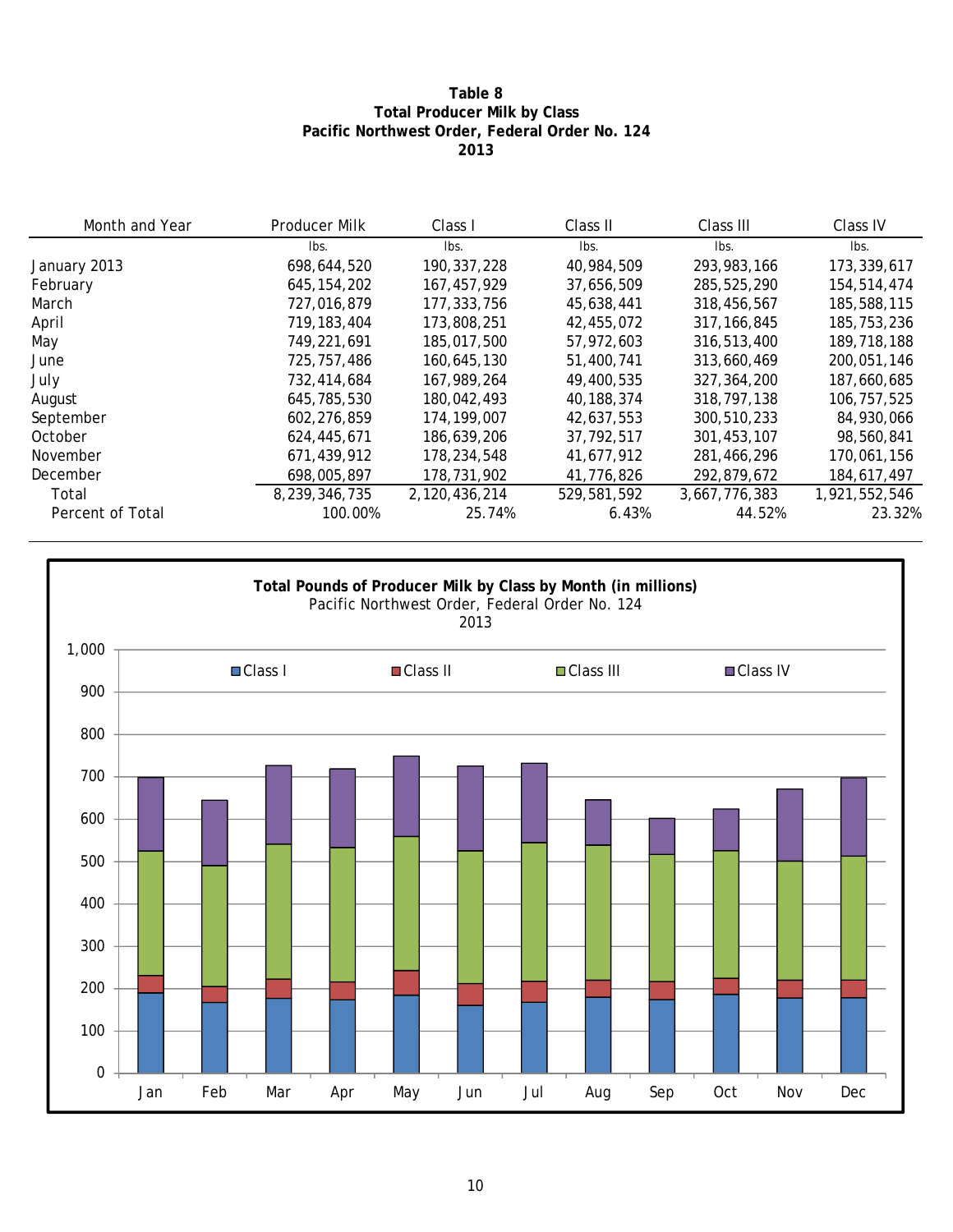### **Table 9 Total Butterfat Pounds by Class Pacific Northwest Order, Federal Order No. 124 2013**

| Month and Year   | <b>Total Butterfat</b> | Class I     | Class II   | Class III    | Class IV    |
|------------------|------------------------|-------------|------------|--------------|-------------|
|                  | Ibs.                   | Ibs.        | Ibs.       | lbs.         | Ibs.        |
| January 2013     | 27,984,532             | 3,354,551   | 3,652,233  | 11,979,443   | 8,998,305   |
| February         | 25,318,868             | 2.925.963   | 3,385,285  | 11,372,957   | 7,634,663   |
| March            | 28,487,901             | 3, 152, 684 | 3,840,590  | 12,586,722   | 8,907,905   |
| April            | 27,717,090             | 3,060,930   | 3,623,710  | 12,358,155   | 8,674,295   |
| May              | 28, 277, 861           | 3,255,583   | 4,373,404  | 12,062,317   | 8,586,557   |
| June             | 27.298.949             | 3,009,257   | 4.282.336  | 11,933,938   | 8.073.418   |
| July             | 27, 279, 349           | 3,085,125   | 3,962,022  | 12,277,111   | 7,955,091   |
| August           | 24, 138, 539           | 3,340,511   | 3.921.114  | 12.068.989   | 4,807,925   |
| September        | 23,030,385             | 3,227,614   | 3,885,362  | 11,760,208   | 4, 157, 201 |
| October          | 24,845,989             | 3,534,235   | 4,077,871  | 12,248,474   | 4,985,409   |
| November         | 27,032,960             | 3,537,724   | 4,346,463  | 11,524,755   | 7,624,018   |
| December         | 28,466,671             | 3,404,280   | 4,084,278  | 12, 106, 177 | 8,871,936   |
| Total            | 319,879,094            | 38,888,457  | 47,434,668 | 144,279,246  | 89,276,723  |
| Percent of Total | 100.00%                | 12.16%      | 14.83%     | 45.10%       | 27.91%      |

#### **Table 10 Total Skim Pounds by Class Pacific Northwest Order, Federal Order No. 124 2013**

| Month and Year   | <b>Total Skim</b> | Class I       | Class II      | Class III     | Class IV      |
|------------------|-------------------|---------------|---------------|---------------|---------------|
|                  | lbs.              | lbs.          | Ibs.          | lbs.          | lbs.          |
| January 2013     | 670,659,988       | 186,982,677   | 37, 332, 276  | 282,003,723   | 164, 341, 312 |
| February         | 619.835.334       | 164,531,966   | 34, 271, 224  | 274, 152, 333 | 146.879.811   |
| March            | 698,528,978       | 174, 181, 072 | 41,797,851    | 305,869,845   | 176,680,210   |
| April            | 691,466,314       | 170,747,321   | 38,831,362    | 304,808,690   | 177,078,941   |
| May              | 720,943,830       | 181,761,917   | 53,599,199    | 304,451,083   | 181, 131, 631 |
| June             | 698,458,537       | 157,635,873   | 47, 118, 405  | 301,726,531   | 191, 977, 728 |
| July             | 705, 135, 335     | 164,904,139   | 45,438,513    | 315,087,089   | 179,705,594   |
| August           | 621,646,991       | 176,701,982   | 36.267.260    | 306.728.149   | 101,949,600   |
| September        | 579,246,474       | 170,971,393   | 38,752,191    | 288,750,025   | 80,772,865    |
| October          | 599,599,682       | 183, 104, 971 | 33,714,646    | 289, 204, 633 | 93,575,432    |
| November         | 644,406,952       | 174,696,824   | 37,331,449    | 269,941.541   | 162,437,138   |
| December         | 669,539,226       | 175, 327, 622 | 37,692,548    | 280,773,495   | 175,745,561   |
| Total            | 7,919,467,641     | 2,081,547,757 | 482, 146, 924 | 3,523,497,137 | 1,832,275,823 |
| Percent of Total | 100.00%           | 26.28%        | 6.09%         | 44.49%        | 23.14%        |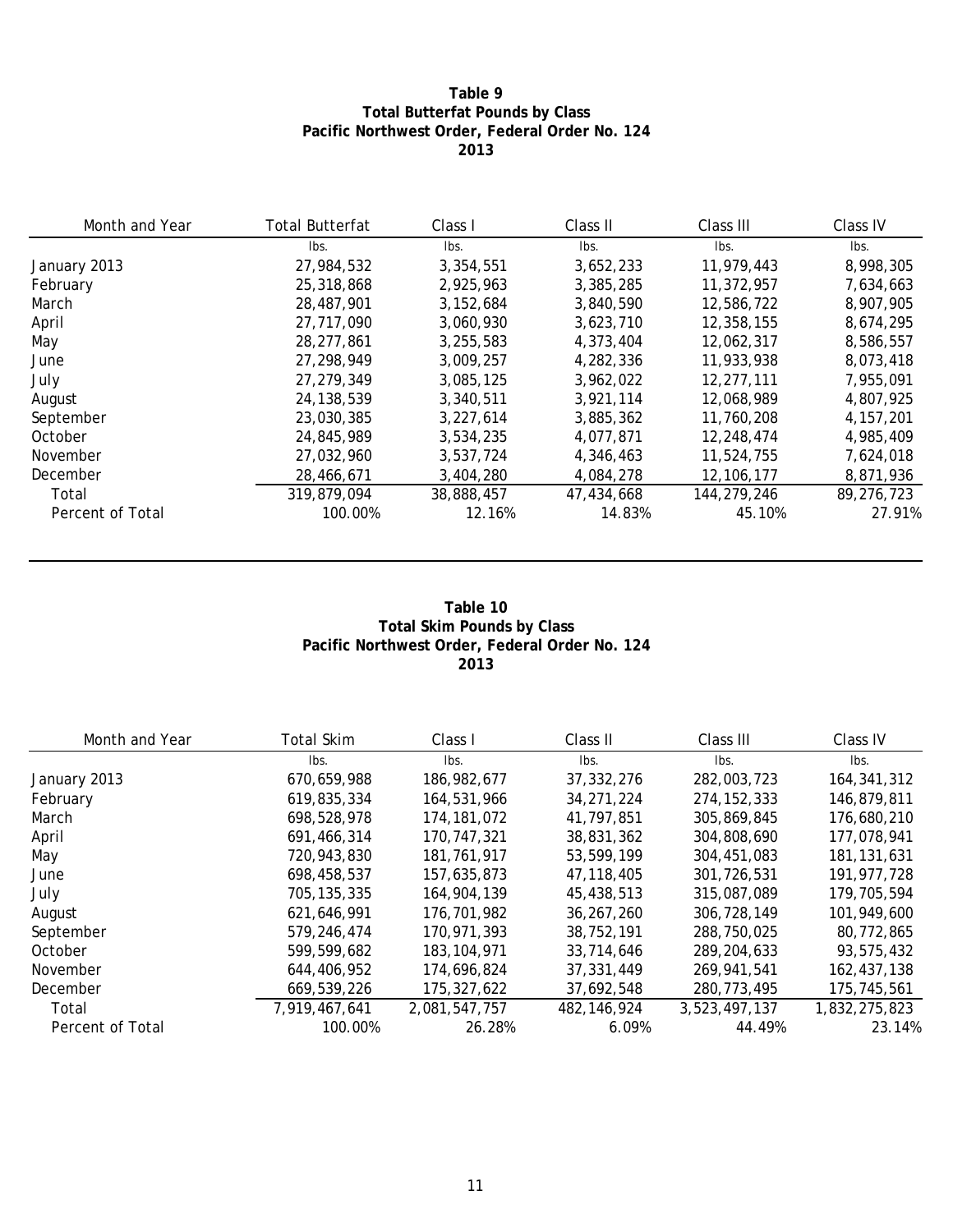#### **2013 Pacific Northwest Order, Federal Order No. 124 Percentages of Producer Milk, Butterfat, and Skim by Class**

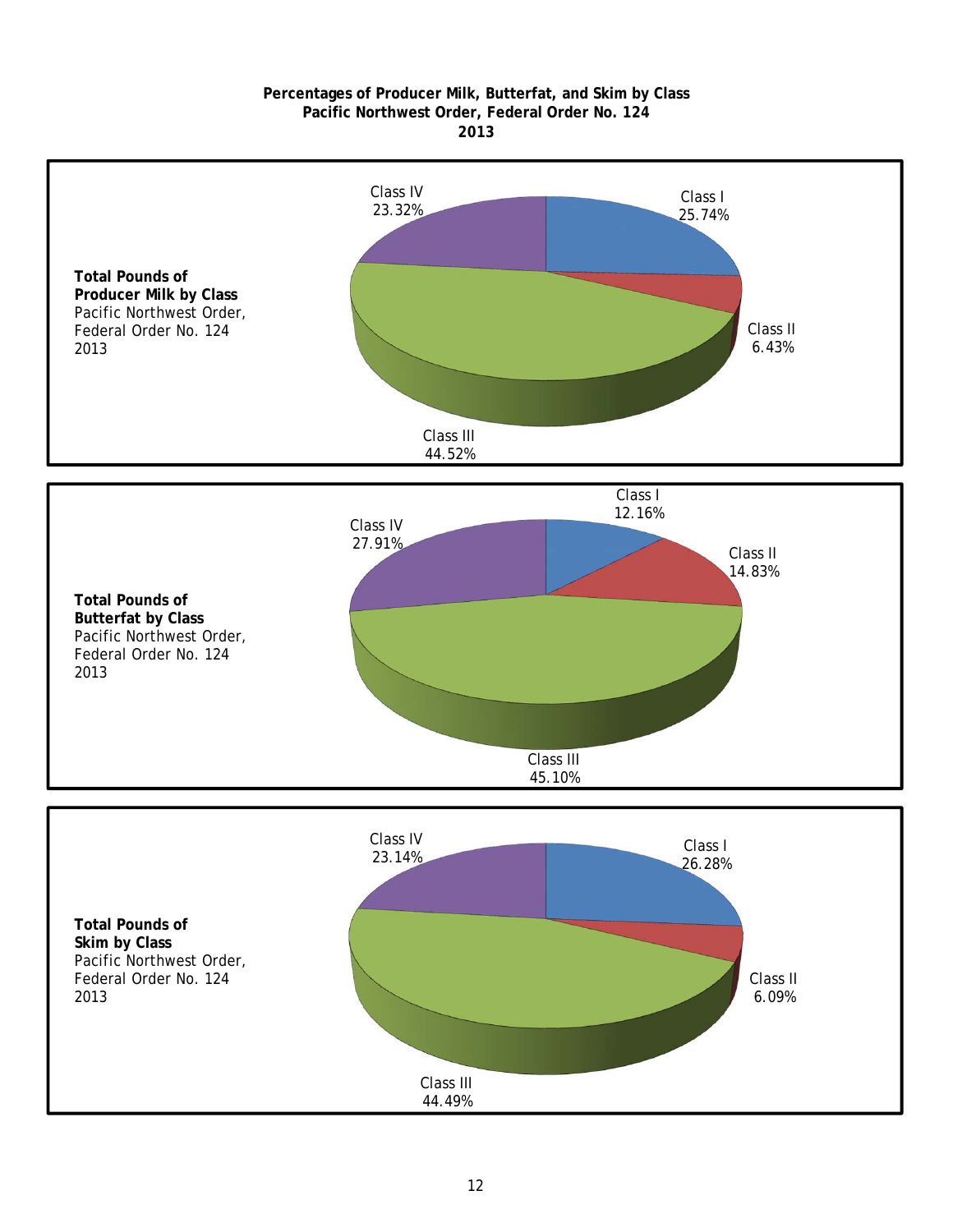#### **2013 Pacific Northwest Order, Federal Order No. 124 Number of Producers and Milk Production by County 1/ Table 11**

| State/County        | February<br>January |                                |                    | March                   |                    | April                   |                               | May                     | June               |                         |                    |                         |
|---------------------|---------------------|--------------------------------|--------------------|-------------------------|--------------------|-------------------------|-------------------------------|-------------------------|--------------------|-------------------------|--------------------|-------------------------|
|                     | No.<br>of<br>Prod.  | <b>Producer Milk</b><br>Pounds | No.<br>of<br>Prod. | Producer Milk<br>Pounds | No.<br>of<br>Prod. | Producer Milk<br>Pounds | No.<br><sub>of</sub><br>Prod. | Producer Milk<br>Pounds | No.<br>of<br>Prod. | Producer Milk<br>Pounds | No.<br>of<br>Prod. | Producer Milk<br>Pounds |
| California          |                     |                                |                    |                         |                    |                         |                               |                         |                    |                         |                    |                         |
| Siskiyou 2/         | 5                   | 1,619,537                      | 5                  | 1,446,255               | 5                  | 1,617,936               | 5                             | 1,642,348               | 5                  | 1,777,705               | 5                  | 1,688,290               |
| California Total    | $\overline{5}$      | 1,619,537                      | $\overline{5}$     | 1,446,255               | $\overline{5}$     | 1,617,936               | $\overline{5}$                | 1,642,348               | $\overline{5}$     | 1,777,705               | $\overline{5}$     | 1,688,290               |
| Idaho               |                     |                                |                    |                         |                    |                         |                               |                         |                    |                         |                    |                         |
| Bonner, Latah,      |                     |                                |                    |                         |                    |                         |                               |                         |                    |                         |                    |                         |
| & Lincoln 4/        | 2/                  | 2/                             | 2/                 | 2/                      | 2/                 | 2/                      | 2/                            | 2/                      | 2/                 | 2/                      | 2/                 | 2/                      |
| <b>Idaho Total</b>  | $\overline{27}$     | $\overline{21}$                | $\overline{27}$    | $\overline{21}$         | $\overline{27}$    | $\overline{21}$         | $\overline{27}$               | $\overline{27}$         | $\overline{27}$    | $\overline{21}$         | $\overline{2/}$    | $\overline{2/}$         |
| Oregon              |                     |                                |                    |                         |                    |                         |                               |                         |                    |                         |                    |                         |
| Clackamas           |                     |                                |                    |                         |                    |                         |                               |                         |                    |                         |                    |                         |
| & Multnomah         | 7                   | 1,023,000                      | $\overline{7}$     | 896,986                 | 7                  | 1,011,595               |                               | 960,491                 | 7                  | 972,682                 | 7                  | 923,056                 |
| Clatsop             | 4                   | 610,985                        | $\overline{4}$     | 612,115                 | $\overline{4}$     | 1,230,802               | 4                             | 1,623,251               | $\overline{4}$     | 1,906,012               | $\overline{4}$     | 1,789,574               |
| Coos                | 12                  | 3,872,463                      | 11                 | 3,463,164               | 11                 | 4,022,503               | 11                            | 4,026,543               | 11                 | 4,267,070               | 11                 | 4,113,941               |
| Deschutes, Jackson, |                     |                                |                    |                         |                    |                         |                               |                         |                    |                         |                    |                         |
| & Klamath           | 9                   | 5,457,596                      | 9                  | 4,995,710               | 9                  | 5,382,617               | 9                             | 5,326,058               | 8                  | 5,639,602               | 8                  | 5,562,547               |
| Josephine           | 3                   | 975,982                        | 3                  | 883,845                 | 3                  | 983,279                 | 3                             | 1,010,042               | $\sqrt{3}$         | 1,021,074               | 3                  | 956,534                 |
| Lane & Benton       | 5                   | 7,843,124                      | 5                  | 7,150,749               | 5                  | 7,865,356               | 5                             | 7,793,242               | 5                  | 8,040,797               | 5                  | 7,847,326               |
| Linn                | 7                   | 2,562,303                      | $\overline{7}$     | 2,273,660               | 7                  | 2,609,884               | $\overline{7}$                | 2,545,325               | 7                  | 2,753,022               | $\overline{7}$     | 2,611,226               |
| Marion              | 27                  | 27,901,937                     | 27                 | 25,707,279              | 28                 | 29,016,251              | 28                            | 28, 156, 584            | 28                 | 29,056,513              | 28                 | 27,652,282              |
| Morrow & Umatilla   | 9                   | 67,005,164                     | 9                  | 63, 103, 527            | 9                  | 72,752,100              | 9                             | 71,700,958              | 9                  | 75,379,589              | 9                  | 73,366,059              |
| Polk                | 5                   | 10,200,559                     | 5                  | 9,554,582               | 5                  | 10,701,088              | 5                             | 10,411,910              | 5                  | 10,778,593              | 5                  | 10,459,733              |
| Tillamook           | 100                 | 42,946,127                     | 98                 | 39,442,086              | 99                 | 44, 175, 300            | 99                            | 43,826,809              | 100                | 45,799,939              | 100                | 44,901,973              |
| Washington          | 12                  | 4,987,179                      | 12                 | 4,517,428               | 12                 | 5,166,001               | 12                            | 5,165,659               | 12                 | 5,408,304               | 12                 | 5, 162, 535             |
| Yamhill             | 6                   | 9,157,080                      | 6                  | 8,745,134               | 6                  | 9,748,455               | 6                             | 9,142,633               | 6                  | 9,523,397               | 6                  | 8,979,954               |
| <b>Oregon Total</b> | 206                 | 184,543,499                    | 203                | 171,346,265             | 205                | 194,665,231             | 205                           | 191,689,505             | 205                | 200,546,594             | 205                | 194,326,740             |
| Utah                |                     |                                |                    |                         |                    |                         |                               |                         |                    |                         |                    |                         |
| Cache               | 0                   | 0                              | 0                  | 0                       | 0                  | $\mathbf 0$             | 0                             | 0                       | $\mathbf 0$        | 0                       | 0                  | 0                       |
| <b>Utah Total</b>   | $\overline{0}$      | $\overline{0}$                 | $\overline{0}$     | $\overline{0}$          | $\overline{0}$     | $\Omega$                | $\overline{0}$                | $\overline{0}$          | $\overline{0}$     | $\Omega$                | $\overline{0}$     | $\overline{0}$          |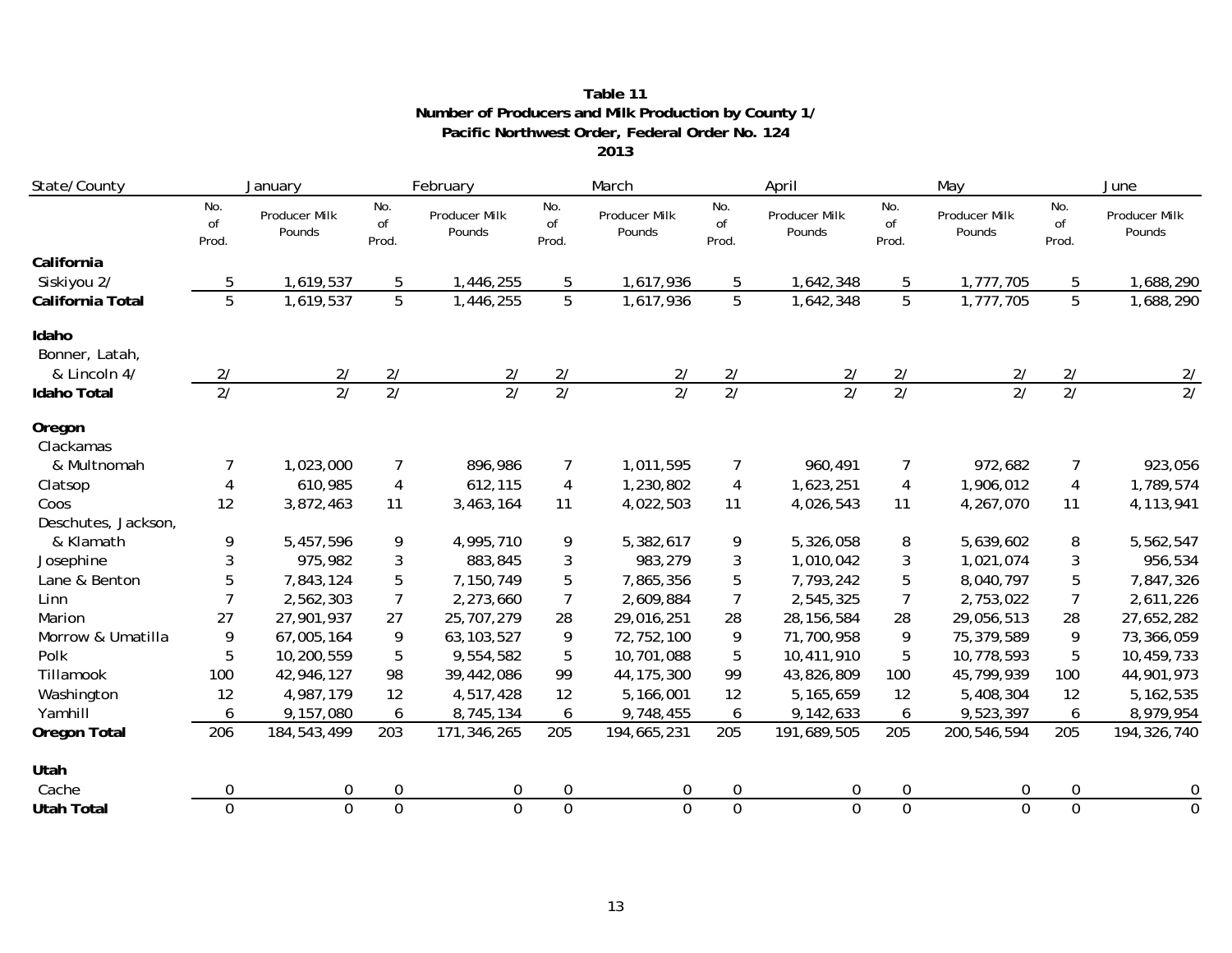## **Pacific Northwest Order, Federal Order No. 124 Number of Producers and Milk Production by County 1/ Table 11** *(continued)*

**2013**

| State/County                |                    | January                 |                    | February                |                    | March                   |                    | April                   |                    | May                     |                    | June                    |
|-----------------------------|--------------------|-------------------------|--------------------|-------------------------|--------------------|-------------------------|--------------------|-------------------------|--------------------|-------------------------|--------------------|-------------------------|
|                             | No.<br>of<br>Prod. | Producer Milk<br>Pounds | No.<br>of<br>Prod. | Producer Milk<br>Pounds | No.<br>of<br>Prod. | Producer Milk<br>Pounds | No.<br>of<br>Prod. | Producer Milk<br>Pounds | No.<br>of<br>Prod. | Producer Milk<br>Pounds | No.<br>of<br>Prod. | Producer Milk<br>Pounds |
| Washington                  |                    |                         |                    |                         |                    |                         |                    |                         |                    |                         |                    |                         |
| Adams                       | 9                  | 17,394,157              | 9                  | 16,129,599              | 9                  | 18,213,355              | 9                  | 18,170,659              | 9                  | 18,856,010              | 9                  | 18,109,456              |
| Clark & Cowlitz             | 9                  | 7,394,494               | 9                  | 6,948,103               | 9                  | 7,751,097               | 9                  | 7,586,186               | 9                  | 7,983,837               | 9                  | 7,712,573               |
| Franklin & Benton 3/        | 14                 | 49,573,614              | 14                 | 46,017,577              | 14                 | 51,685,941              | 16                 | 52,479,057              | 14                 | 54,330,489              | 14                 | 53, 186, 782            |
| Grant & Kittitas            | 22                 | 49,428,563              | 22                 | 44,822,336              | 22                 | 50,467,665              | 22                 | 50,935,227              | 22                 | 52,526,631              | 22                 | 51,847,933              |
| Clallam, Grays<br>Harbor, & |                    |                         |                    |                         |                    |                         |                    |                         |                    |                         |                    |                         |
| Jefferson                   | 10                 | 5,234,159               | 10                 | 4,794,279               | 10                 | 5,172,518               | 10                 | 5,174,670               | 10                 | 5,370,567               | 10                 | 5,082,000               |
| King                        | 25                 | 12,871,131              | 25                 | 12,000,985              | 25                 | 13,396,060              | 25                 | 13,288,401              | 25                 | 14,019,579              | 25                 | 13,312,795              |
| Klickitat                   | 3                  | 1,242,626               | 3                  | 1,178,038               | $\mathbf{3}$       | 1,409,376               | 3/                 | 3/                      | 3                  | 1,471,975               | 3                  | 1,371,923               |
| Lewis                       | 30                 | 10,264,579              | 30                 | 9,554,986               | 30                 | 11,006,574              | 30                 | 10,986,199              | 30                 | 11,467,363              | 30                 | 10,880,885              |
| Pacific                     | 8                  | 2,591,941               | 8                  | 2,385,410               | $\overline{7}$     | 2,229,353               | $\overline{7}$     | 2,200,500               | 7                  | 2,226,098               | 7                  | 2,193,077               |
| Skagit                      | 30                 | 23,535,557              | 30                 | 21,438,536              | 30                 | 23,951,145              | 30                 | 23, 148, 198            | 30                 | 24, 203, 877            | 30                 | 23,388,879              |
| Snohomish & Island          | 23                 | 17,023,241              | 23                 | 15,969,614              | 23                 | 18,011,944              | 23                 | 17,680,108              | 23                 | 18,396,715              | 23                 | 17,764,910              |
| Spokane & Lincoln           |                    | 1,409,402               | $\overline{7}$     | 1,308,611               | $\overline{7}$     | 1,441,754               |                    | 1,404,663               | $\overline{7}$     | 1,484,243               |                    | 1,411,451               |
| <b>Stevens</b>              | 8                  | 1,013,742               | 7                  | 883,414                 | 7                  | 995,250                 | $\overline{7}$     | 972,156                 | $\overline{7}$     | 1,111,801               |                    | 1,069,970               |
| Thurston & Pierce           | 9                  | 10,788,946              | 9                  | 9,790,831               | 10 <sup>°</sup>    | 11, 155, 417            | 10                 | 11,073,685              | 10                 | 11,549,204              | 10                 | 11,235,936              |
| Wahkiakum                   | 4                  | 618,041                 | 4                  | 567,820                 | 4                  | 635,276                 | 4                  | 655,204                 | $\overline{4}$     | 687,986                 | 4                  | 640,098                 |
| Whatcom                     | 112                | 85,398,252              | 110                | 77,897,611              | 109                | 86,503,588              | 107                | 83,996,150              | 107                | 87,065,181              | 108                | 83,120,949              |
| Yakima                      | 69                 | 216,699,039             | 68                 | 200,673,214             | 69                 | 226, 707, 399           | 69                 | 225,899,735             | 69                 | 234, 145, 836           | 66                 | 226, 135, 083           |
| <b>Washington Total</b>     | 392                | 512,481,484             | 388                | 472,360,964             | 388                | 530, 733, 712           | 385                | 525,650,798             | 386                | 546,897,392             | 384                | 528,464,700             |
| <b>Total for Market</b>     | 603                | 698,644,520             | 596                | 645, 153, 484           | 598                | 727,016,879             | 595                | 718,982,651             | 596                | 749,221,691             | 594                | 724,479,730             |

1/ Based on unaudited producer payrolls. May differ from producer milk reported on Tables 2, 7, and 8.

2/ Data for Idaho was restricted for January through August and included with Siskiyou County, California.

3/ Data for Klickitat County, Washington, was restricted for April and included with Franklin and Benton Counties, Washington.

4/ Data for Utah was restricted for September through December and included with Idaho.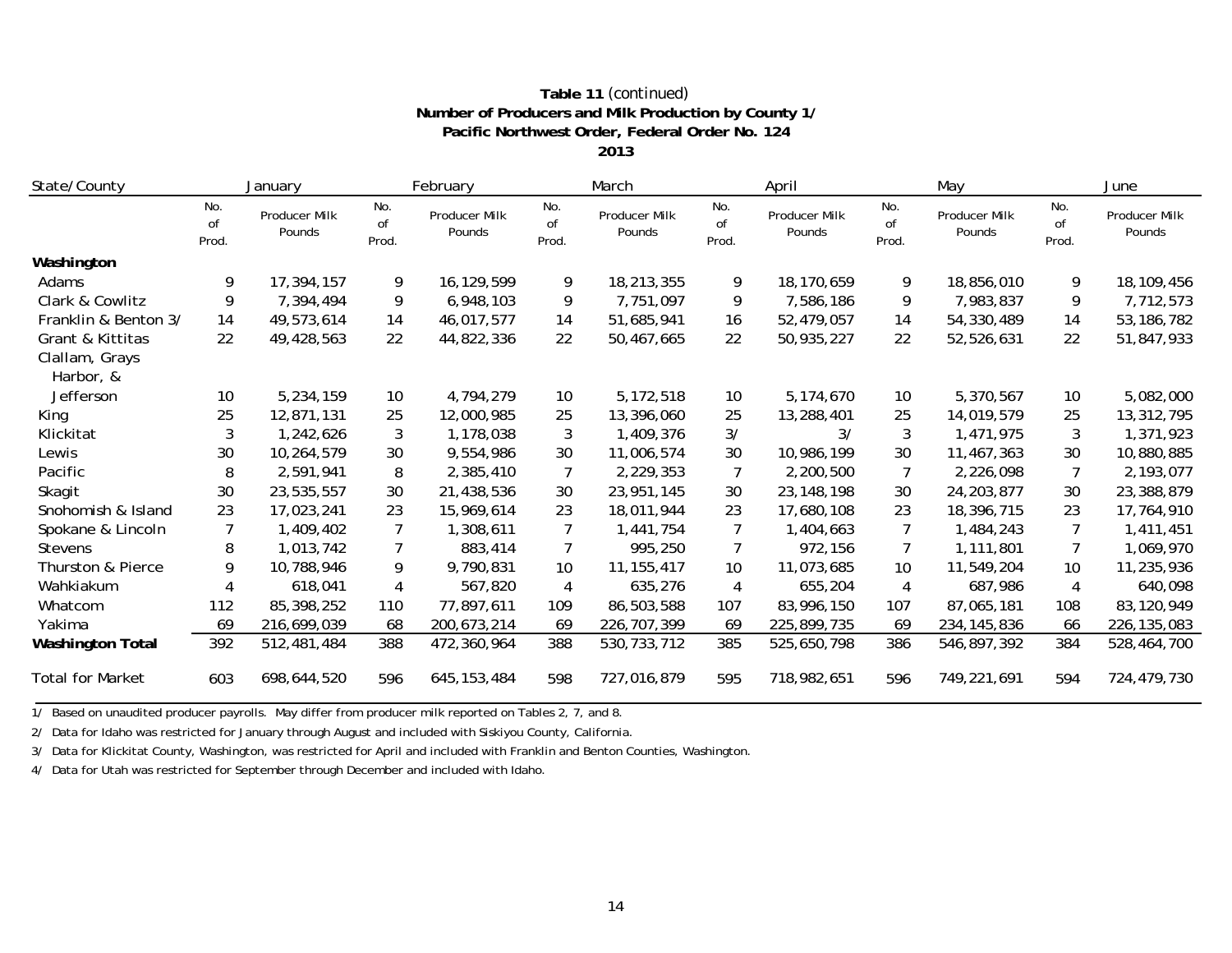## **Pacific Northwest Order, Federal Order No. 124 Number of Producers and Milk Production by County 1/ Table 11** *(continued)*

**2013**

| State/County            | July                  | August                         |                    | September               |                    | October                        |                    | November                       | December           |                                |                     |                                |
|-------------------------|-----------------------|--------------------------------|--------------------|-------------------------|--------------------|--------------------------------|--------------------|--------------------------------|--------------------|--------------------------------|---------------------|--------------------------------|
|                         | No.<br>of<br>Prod.    | <b>Producer Milk</b><br>Pounds | No.<br>of<br>Prod. | Producer Milk<br>Pounds | No.<br>of<br>Prod. | <b>Producer Milk</b><br>Pounds | No.<br>of<br>Prod. | <b>Producer Milk</b><br>Pounds | No.<br>of<br>Prod. | <b>Producer Milk</b><br>Pounds | No.<br>of<br>Prod.  | <b>Producer Milk</b><br>Pounds |
| California              |                       |                                |                    |                         |                    |                                |                    |                                |                    |                                |                     |                                |
| Siskiyou 2/             | 5                     | 1,691,399                      | 5                  | 1,756,671               | 3                  | 1,274,503                      | 3                  | 1,245,137                      | 3                  | 1,228,356                      | 3                   | 1,255,281                      |
| California Total        | 5                     | 1,691,399                      | $\overline{5}$     | 1,756,671               | $\overline{3}$     | 1,274,503                      | $\overline{3}$     | 1,245,137                      | $\overline{3}$     | 1,228,356                      | $\overline{3}$      | 1,255,281                      |
| Idaho<br>Bonner, Latah, |                       |                                | 2/                 |                         | 5                  | 676,671                        |                    |                                |                    |                                |                     | 700,188                        |
| & Lincoln 4/            | 2/<br>$\overline{2/}$ | 2/<br>$\overline{2/}$          | $\overline{2/}$    | 2/<br>2/                | $\overline{5}$     |                                | 5<br>5             | 674,947                        | 5<br>5             | 644,033                        | 5<br>$\overline{5}$ |                                |
| <b>Idaho Total</b>      |                       |                                |                    |                         |                    | 676,671                        |                    | 674,947                        |                    | 644,033                        |                     | 700,188                        |
| Oregon<br>Clackamas     |                       |                                |                    |                         |                    |                                |                    |                                |                    |                                |                     |                                |
| & Multnomah             | 7                     | 978,407                        | 7                  | 947,654                 | 7                  | 912,921                        | 7                  | 933,891                        | 7                  | 908,937                        | 7                   | 943,551                        |
| Clatsop                 | 4                     | 1,720,256                      | 4                  | 1,574,925               | $\overline{4}$     | 1,340,523                      | 4                  | 1,370,605                      | $\overline{4}$     | 1,182,729                      | $\overline{4}$      | 1,026,681                      |
| Coos                    | 11                    | 4,394,552                      | 11                 | 4, 165, 419             | 11                 | 3,804,313                      | 11                 | 4,057,028                      | 11                 | 4,055,763                      | 11                  | 4,111,056                      |
| Deschutes, Jackson,     |                       |                                |                    |                         |                    |                                |                    |                                |                    |                                |                     |                                |
| & Klamath               | 8                     | 5,692,026                      | 8                  | 5,567,458               | 8                  | 5,341,606                      | 8                  | 5,037,479                      | 7                  | 4,909,060                      | 7                   | 5,159,410                      |
| Josephine               | 3                     | 938,096                        | 3                  | 1,011,388               | 3                  | 925,265                        | 3                  | 912,235                        | 3                  | 904,693                        | 3                   | 960,237                        |
| Lane & Benton           | 5                     | 8,068,534                      | 5                  | 8,089,592               | 6                  | 7,444,231                      | 6                  | 7,742,676                      | 6                  | 7,419,474                      | 6                   | 7,677,063                      |
| Linn                    | 7                     | 2,488,533                      | $\overline{7}$     | 2,600,117               | 7                  | 2,457,356                      | 7                  | 2,597,608                      | 7                  | 2,430,310                      | 6                   | 2,519,510                      |
| Marion                  | 28                    | 27,569,433                     | 28                 | 27,040,936              | 27                 | 25,745,029                     | 27                 | 26,491,938                     | 27                 | 25,640,331                     | 27                  | 26,906,656                     |
| Morrow & Umatilla       | 9                     | 72,629,136                     | 9                  | 73,770,501              | 9                  | 70,404,999                     | 9                  | 71,791,036                     | 9                  | 68, 126, 753                   | 9                   | 70,604,375                     |
| Polk                    | 5                     | 10,540,042                     | 5                  | 10,294,484              | 5                  | 9,624,959                      | 5                  | 9,870,876                      | 5                  | 9,810,198                      | 5                   | 10,422,338                     |
| Tillamook               | 100                   | 46,300,152                     | 98                 | 45,202,664              | 97                 | 42,419,145                     | 99                 | 43,064,174                     | 98                 | 41,632,748                     | 96                  | 43,090,485                     |
| Washington              | 12                    | 5,221,295                      | 12                 | 5,100,743               | 12                 | 4,739,994                      | 12                 | 4,690,747                      | 12                 | 4,427,041                      | 11                  | 4,591,474                      |
| Yamhill                 | 6                     | 9,086,580                      | 6                  | 9,165,242               | 6                  | 8,313,229                      | 6                  | 8,935,748                      | 6                  | 8,635,703                      | 6                   | 9,109,160                      |
| Oregon Total            | 205                   | 195,627,042                    | 203                | 194,531,123             | 202                | 183,473,570                    | 204                | 187,496,041                    | 202                | 180,083,740                    | 198                 | 187, 121, 996                  |
| Utah                    |                       |                                |                    |                         |                    |                                |                    |                                |                    |                                |                     |                                |
| Cache                   | $\mathbf 0$           | 0                              | $\mathbf 0$        | 0                       | 4/                 | 4/                             | 4/                 | 4/                             | 4/                 | 4/                             | 4/                  | 4/                             |
| <b>Utah Total</b>       | $\overline{0}$        | $\overline{0}$                 | $\overline{0}$     | $\mathbf{0}$            | 4/                 | $\overline{4/}$                | $\overline{4/}$    | 4/                             | $\overline{4/}$    | 4/                             | 4/                  | 4/                             |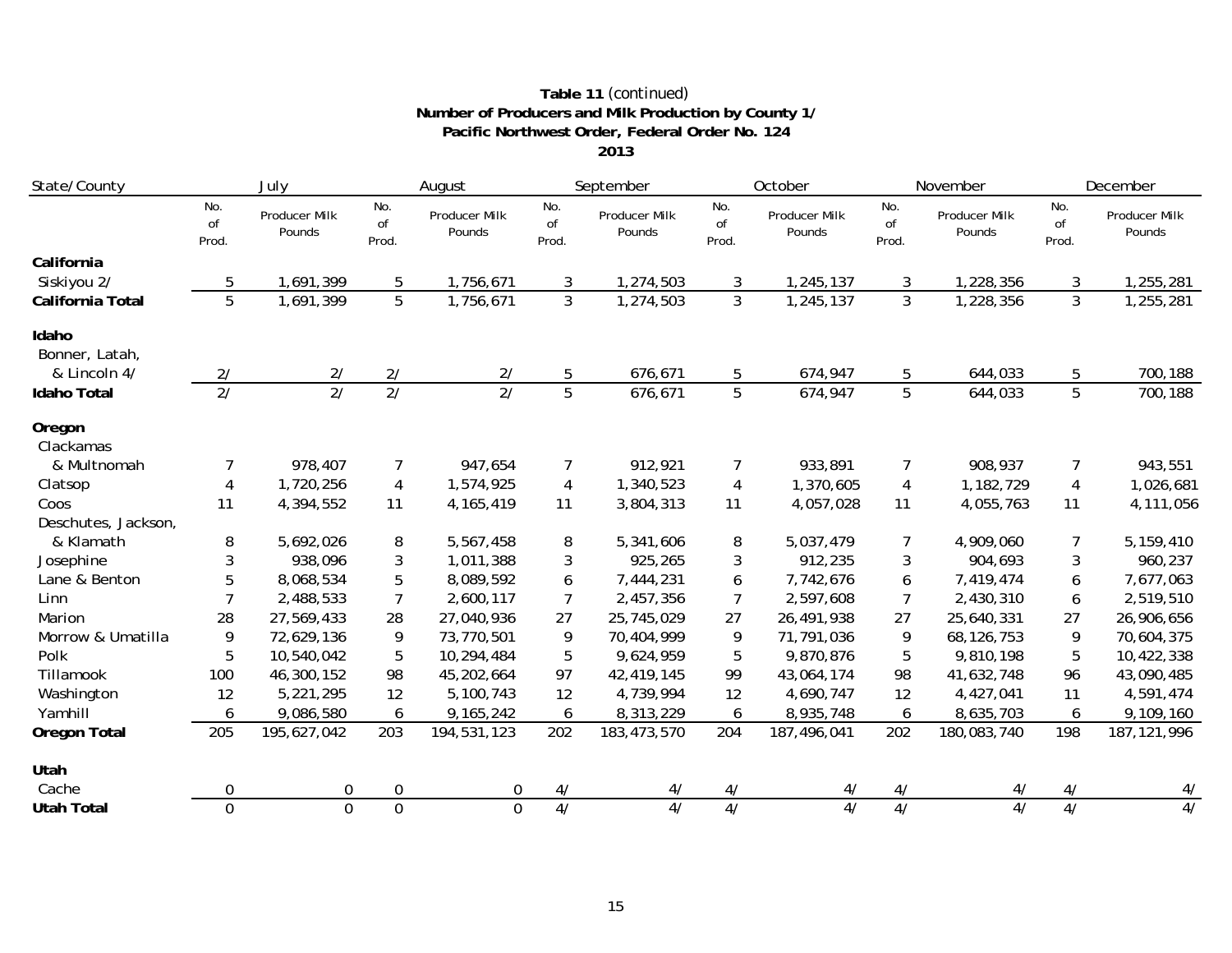## **Pacific Northwest Order, Federal Order No. 124 Number of Producers and Milk Production by County 1/ Table 11** *(continued)*

**2013**

| State/County                |                    | July                    | August             |                         |                    | September               | October            |                         |                    | November                | December           |                         |
|-----------------------------|--------------------|-------------------------|--------------------|-------------------------|--------------------|-------------------------|--------------------|-------------------------|--------------------|-------------------------|--------------------|-------------------------|
|                             | No.<br>of<br>Prod. | Producer Milk<br>Pounds | No.<br>of<br>Prod. | Producer Milk<br>Pounds | No.<br>of<br>Prod. | Producer Milk<br>Pounds | No.<br>of<br>Prod. | Producer Milk<br>Pounds | No.<br>of<br>Prod. | Producer Milk<br>Pounds | No.<br>of<br>Prod. | Producer Milk<br>Pounds |
| Washington                  |                    |                         |                    |                         |                    |                         |                    |                         |                    |                         |                    |                         |
| Adams                       | 9                  | 18,567,457              | 9                  | 18,749,677              | 9                  | 17,733,410              | 9                  | 18,904,353              | 9                  | 18,116,238              | 9                  | 19,047,780              |
| Clark & Cowlitz             | 9                  | 7,980,729               | 9                  | 7,683,611               | 9                  | 7,104,199               | 9                  | 7,377,364               | 9                  | 7,173,189               | 9                  | 7,470,878               |
| Franklin & Benton 3/        | 14                 | 53,205,398              | 14                 | 53,513,557              | 14                 | 49,318,899              | 14                 | 50, 156, 421            | 14                 | 48,276,122              | 14                 | 50,590,589              |
| Grant & Kittitas            | 21                 | 52,564,395              | 21                 | 52,156,070              | 21                 | 49,900,505              | 21                 | 50,644,958              | 21                 | 47,245,948              | 21                 | 49,876,185              |
| Clallam, Grays<br>Harbor, & |                    |                         |                    |                         |                    |                         |                    |                         |                    |                         |                    |                         |
| Jefferson                   | 10                 | 4,874,847               | 10                 | 5,114,962               | 10                 | 4,781,778               | 10                 | 4,885,300               | 10                 | 4,865,857               | 10                 | 5,201,907               |
| King                        | 25                 | 13,313,188              | 25                 | 12,992,575              | 25                 | 12,061,745              | 25                 | 12,568,796              | 25                 | 12,023,786              | 25                 | 12,895,444              |
| Klickitat                   | 3                  | 1,329,625               | 3                  | 1,296,392               | 3                  | 1,204,285               | 3                  | 1,257,370               | 3                  | 1,200,170               | 3                  | 1,206,848               |
| Lewis                       | 30                 | 10,911,254              | 30                 | 10,508,798              | 30                 | 9,949,522               | 30                 | 10, 111, 791            | 30                 | 9,674,454               | 30                 | 10,204,775              |
| Pacific                     |                    | 2,146,315               | 7                  | 2,054,940               | $\overline{7}$     | 1,904,612               | $\overline{7}$     | 1,950,424               | 7                  | 1,892,802               | 7                  | 2,051,786               |
| Skagit                      | 31                 | 23,928,929              | 25                 | 18,827,070              | 22                 | 12,957,327              | 30                 | 22,919,250              | 30                 | 22,737,009              | 29                 | 24, 106, 444            |
| Snohomish & Island          | 23                 | 18, 144, 753            | 23                 | 17,557,513              | 23                 | 16,427,490              | 23                 | 16,727,200              | 23                 | 16,225,601              | 23                 | 16,942,689              |
| Spokane & Lincoln           | 7                  | 1,366,873               |                    | 1,434,534               | $\overline{7}$     | 1,358,232               | 7                  | 1,338,524               | 7                  | 1,329,827               |                    | 1,387,041               |
| <b>Stevens</b>              |                    | 1,043,763               | 7                  | 1,029,385               | 7                  | 971,454                 | 7                  | 982,075                 | 7                  | 962,127                 | 7                  | 1,021,486               |
| Thurston & Pierce           | 10                 | 11,589,820              | 10                 | 11,498,270              | 10                 | 10,984,916              | 10                 | 11,248,305              | 10                 | 10,661,027              | 10                 | 11,227,652              |
| Wahkiakum                   | 4                  | 640,916                 | 4                  | 599,286                 | 4                  | 520,714                 | 4                  | 550,764                 | 4                  | 571,973                 | 4                  | 652,291                 |
| Whatcom                     | 107                | 83,914,433              | 3                  | 636,059                 | 3                  | 558,625                 | 3                  | 604,615                 | 105                | 76,628,770              | 105                | 80,397,561              |
| Yakima                      | 68                 | 229,573,548             | 68                 | 233, 323, 137           | 68                 | 218,519,076             | 68                 | 222,843,849             | 68                 | 209,898,883             | 68                 | 214,647,373             |
| <b>Washington Total</b>     | 385                | 535,096,243             | 275                | 448,975,836             | 272                | 416,256,789             | 280                | 435,071,359             | 382                | 489,483,783             | 381                | 508,928,729             |
| <b>Total for Market</b>     | 595                | 732,414,684             | 483                | 645,263,630             | 482                | 601,681,533             | 492                | 624,487,484             | 592                | 671,439,912             | 587                | 698,006,194             |

1/ Based on unaudited producer payrolls. May differ from producer milk reported on Tables 2, 7, and 8.

2/ Data for Idaho was restricted for January through August and included with Siskiyou County, California.

3/ Data for Klickitat County, Washington, was restricted for April and included with Franklin and Benton Counties, Washington.

4/ Data for Utah was restricted for September through December and included with Idaho.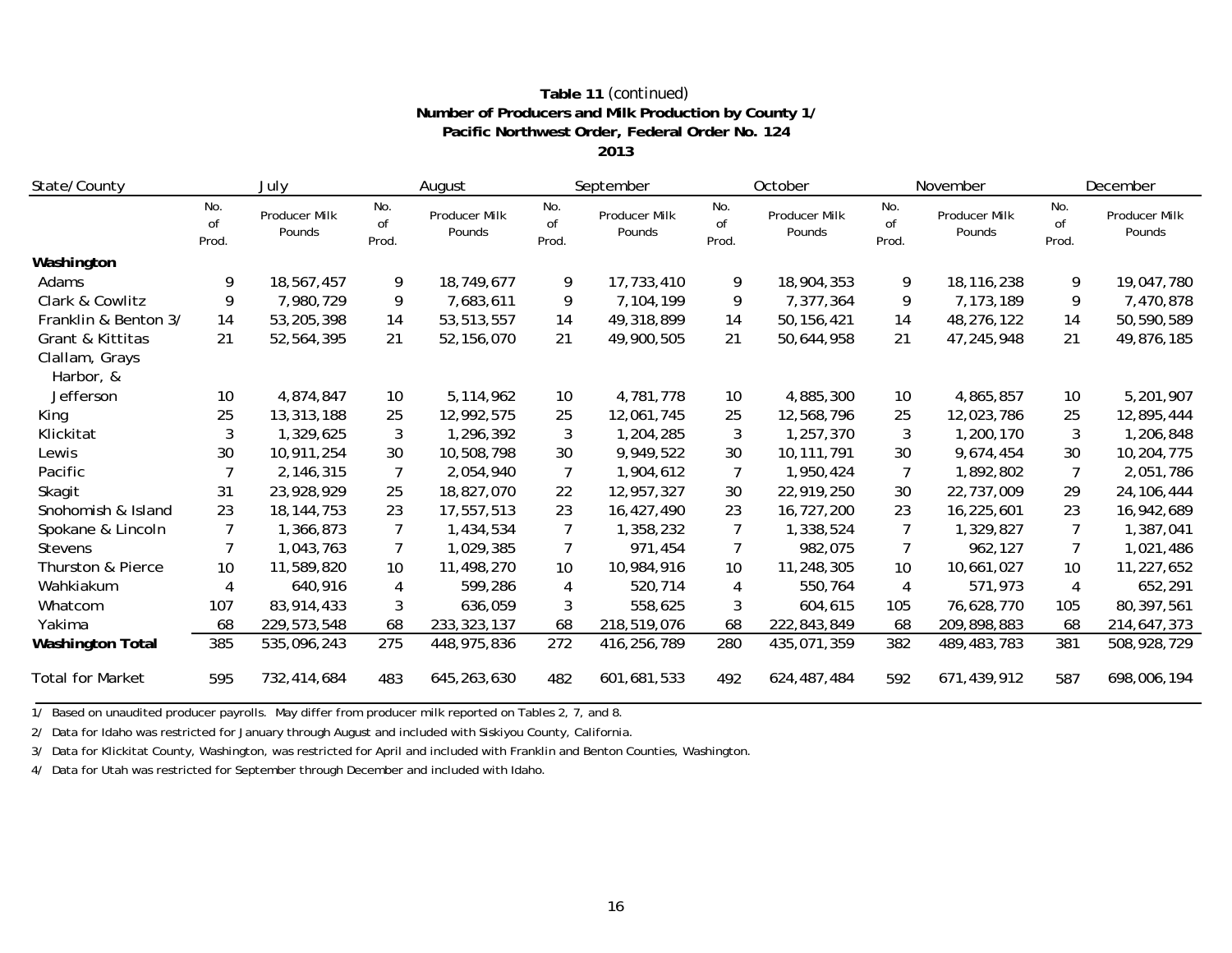## **Pacific Northwest Order, Federal Order No. 124 Numbers of Producers and Milk Production by County 1/ Table 11** *(continued)* **2013**

## Year to Date Totals

|                     | Average No. of<br>Producers | Producer Milk Pounds |                          | Average No. of<br>Producers | Producer Milk Pounds |
|---------------------|-----------------------------|----------------------|--------------------------|-----------------------------|----------------------|
| State/County        |                             |                      | State/County             |                             |                      |
| California          |                             |                      | Utah                     |                             |                      |
| Siskiyou 2/         | 4                           | 18,243,418           | Cache                    | 4/                          | 4/                   |
| California Total    | 4                           | 18,243,418           | <b>Utah Total</b>        | 4/                          | $\overline{4/}$      |
| Idaho               |                             |                      | Washington               |                             |                      |
| Bonner, Latah,      |                             |                      | Adams                    | 9                           | 217,992,151          |
| & Lincoln 4/        | 5                           | 2,695,839            | Clark & Cowlitz          | 9                           | 90, 166, 260         |
| <b>Idaho Total</b>  | 5                           | 2,695,839            | Franklin & Benton 3/     | 14                          | 612,334,446          |
|                     |                             |                      | Grant & Kittitas         | 22                          | 602,416,416          |
| Oregon              |                             |                      | Clallam, Grays           |                             |                      |
| Clackamas           |                             |                      | Harbor, &                |                             |                      |
| & Multnomah         | 7                           | 11,413,171           | Jefferson                | 10                          | 60,552,844           |
| Clatsop             | $\overline{4}$              | 15,988,458           | King                     | 25                          | 154,744,485          |
| Coos                | 11                          | 48, 353, 815         | Klickitat 3/             | 3                           | 14, 168, 628         |
| Deschutes, Jackson, |                             |                      | Lewis                    | 30                          | 125,521,180          |
| & Klamath           | 8                           | 64,071,169           | Pacific                  | 7                           | 25,827,258           |
| Josephine           | 3                           | 11,482,670           | Skagit                   | 29                          | 265, 142, 221        |
| Lane & Benton       | 5                           | 92,982,164           | Snohomish & Island       | 23                          | 206,871,778          |
| Linn                | $\overline{7}$              | 30,448,854           | Spokane & Lincoln        | 7                           | 16,675,155           |
| Marion              | 28                          | 326,885,169          | <b>Stevens</b>           | 7                           | 12,056,623           |
| Morrow & Umatilla   | 9                           | 850,634,197          | Thurston & Pierce        | 10                          | 132,804,009          |
| Polk                | 5                           | 122,669,362          | Wahkiakum                | 4                           | 7,340,369            |
| Tillamook           | 99                          | 522,801,602          | Whatcom                  | 82                          | 746,721,794          |
| Washington          | 12                          | 59,178,400           | Yakima                   | 68                          | 2,659,066,172        |
| Yamhill             | 6                           | 108,542,315          | <b>Washington Total</b>  | 358                         | 5,950,401,789        |
| Oregon Total        | 204                         | 2,265,451,346        |                          |                             |                      |
|                     |                             |                      | Average/Total for Market | 568                         | 8,236,792,392        |

1/ Based on unaudited producer payrolls. May differ from producer milk reported on Tables 2, 7, and 8.

2/ Data for Idaho was restricted for January through August and included with Siskiyou County, California.

3/ Data for Klickitat County, Washington, was restricted for April and included with Franklin and Benton Counties, Washington.

4/ Data for Utah was restricted for September through December and included with Idaho.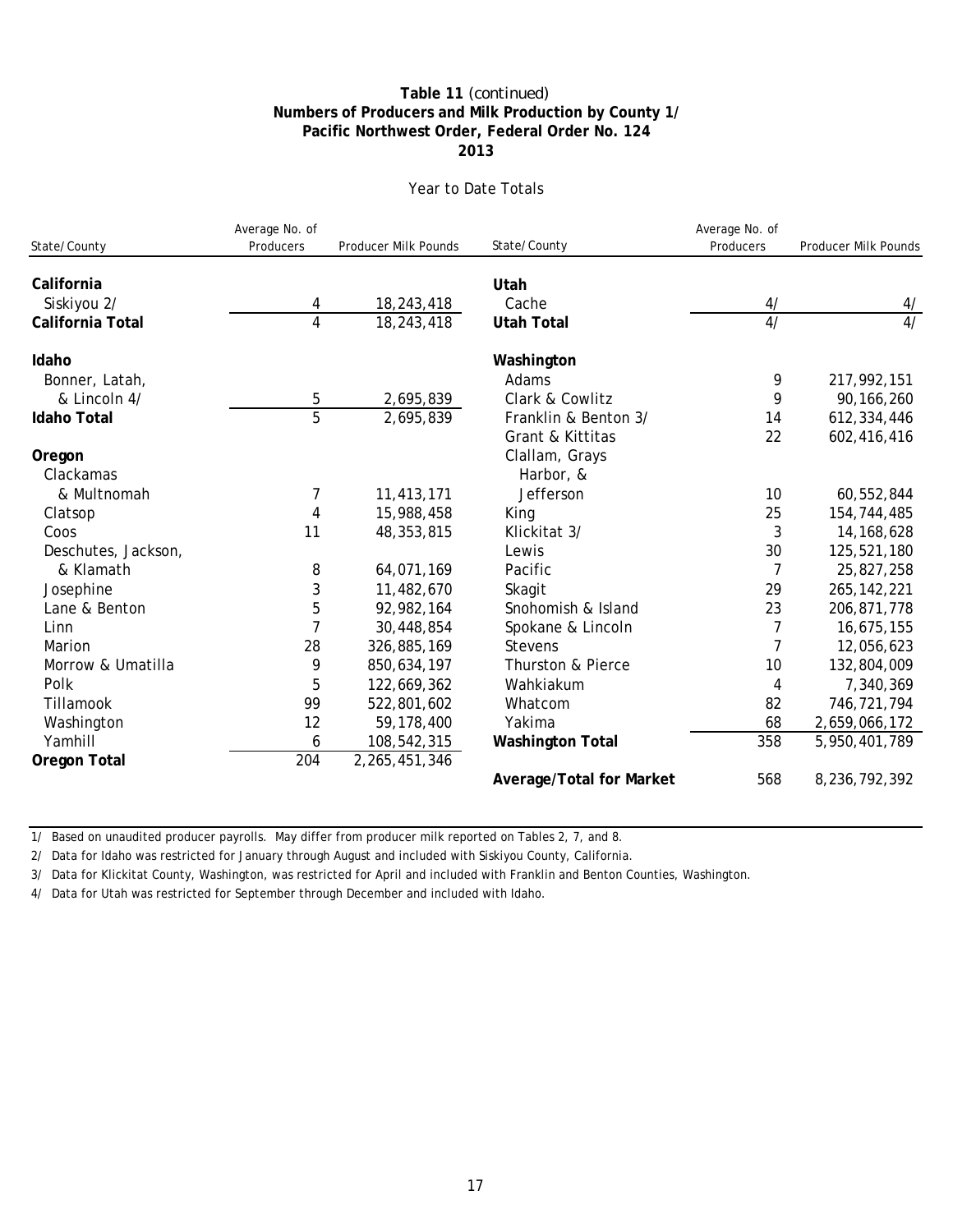| Table 12                                                          |
|-------------------------------------------------------------------|
| Class Prices Per Hundredweight for 3.5% Milk and Component Prices |
| Pacific Northwest Order, Federal Order No. 124                    |
|                                                                   |

**2013**

|                | Class                 | Class                 | Class                 | Class                 | Class I   |         |                  | Class II      |                  | Class III |              |                  | Class IV      |
|----------------|-----------------------|-----------------------|-----------------------|-----------------------|-----------|---------|------------------|---------------|------------------|-----------|--------------|------------------|---------------|
| Month and Year |                       | $\mathbf{H}$          | Ш                     | IV                    | Butterfat | Skim    | <b>Butterfat</b> | Nonfat Solids | <b>Butterfat</b> | Protein   | Other Solids | <b>Butterfat</b> | Nonfat Solids |
|                | $\sqrt{\text{cwt}}$ . | $\sqrt{\text{cwt}}$ . | $\sqrt{\text{cwt}}$ . | $\sqrt{\text{cwt}}$ . | \$/lb.    | \$/cut. | \$/lb.           | \$/lb.        | \$/lb.           | \$/lb.    | \$/lb.       | \$/lb.           | \$/lb.        |
| January 2013   | 20.87                 | 18.19                 | 18.14                 | 17.63                 | 1.7642    | 15.23   | 1.6238           | 1.4400        | 1.6168           | 3.2862    | 0.4647       | 1.6168           | 1.3784        |
| February       | 20.11                 | 18.49                 | 17.25                 | 17.75                 | .6617     | 14.81   | 1.6689           | 1.4567        | 1.6619           | 2.9609    | 0.4534       | 1.6619           | 1.3742        |
| March          | 19.70                 | 18.82                 | 16.93                 | 17.75                 | .6754     | 14.34   | 1.7546           | 1.4600        | 1.7476           | 2.8204    | 0.4179       | 1.7476           | 1.3395        |
| April          | 19.56                 | 18.73                 | 17.59                 | 18.10                 | 1.7379    | 13.97   | 1.8297           | 1.4189        | 1.8227           | 3.0130    | 0.3863       | 1.8227           | 1.3498        |
| May            | 19.66                 | 18.43                 | 18.52                 | 18.89                 | 1.8145    | 13.79   | 1.7954           | 1.3989        | 1.7884           | 3.3597    | 0.3887       | 1.7884           | 1.4549        |
| June           | 20.83                 | 19.14                 | 18.02                 | 18.88                 | 1.8190    | 14.99   | 1.6669           | 1.5322        | 1.6599           | 3.3455    | 0.3859       | 1.6599           | 1.5048        |
| July           | 20.81                 | 19.22                 | 17.38                 | 18.90                 | .6993     | 15.40   | 1.5763           | 1.5778        | 1.5693           | 3.2257    | 0.3927       | 1.5693           | 1.5438        |
| August         | 20.78                 | 19.27                 | 17.91                 | 19.07                 | 1.6159    | 15.67   | 1.5174           | 1.6078        | 1.5104           | 3.4775    | 0.3901       | 1.5104           | 1.5868        |
| September      | 21.06                 | 19.78                 | 18.14                 | 19.43                 | .5610     | 16.16   | 1.5266           | 1.6622        | 1.5196           | 3.5419    | 0.3914       | 1.5196           | 1.6243        |
| October        | 21.10                 | 20.56                 | 18.22                 | 20.17                 | .4917     | 16.45   | 1.6708           | 1.6944        | 1.6638           | 3.4107    | 0.3852       | 1.6638           | 1.6521        |
| November       | 22.10                 | 20.76                 | 18.83                 | 20.52                 | .6945     | 16.76   | 1.6406           | 1.7289        | 1.6336           | 3.6316    | 0.3955       | 1.6336           | 1.7042        |
| December       | 22.27                 | 21.66                 | 18.95                 | 21.54                 | .6176     | 17.21   | 1.7742           | 1.7789        | 1.7672           | 3.5390    | 0.3826       | 1.7672           | 1.7680        |
| Average 1/     | 20.74                 | 19.42                 | 17.99                 | 19.05                 | .6794     | 15.40   | 1.6704           | 1.5631        | 1.6634           | 3.3010    | 0.4029       | 1.6634           | 1.5234        |

1/ Simple Average.

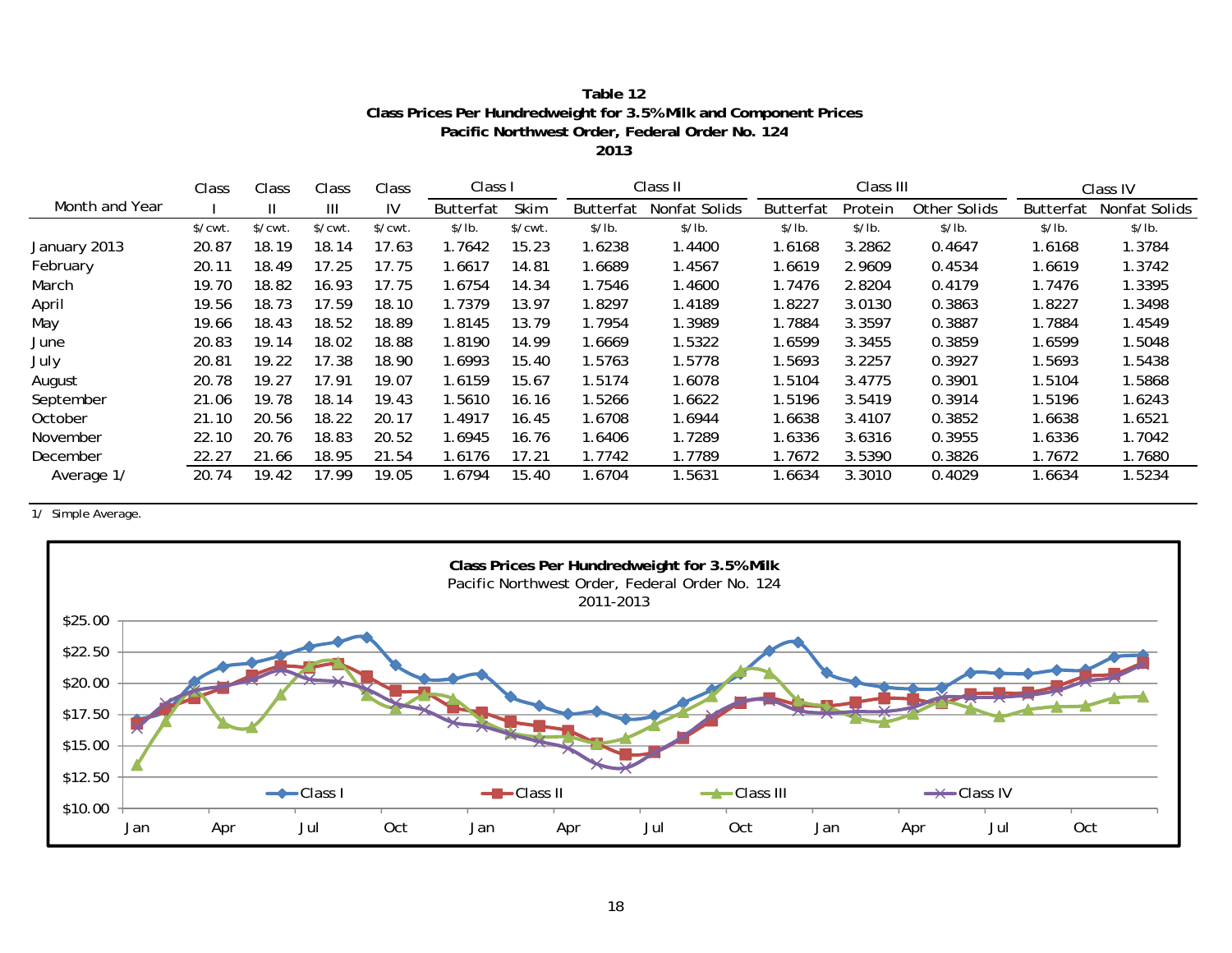## **Table 13Producer Price Differentials, Component Prices, Statistical Uniform Prices, and Blend Prices at Test Pacific Northwest Order, Federal Order No. 124**

**2013**

|                | <b>Producer Price</b> |                  |         |              | <b>Statistical Uniform</b> | <b>Blend Price</b>    |
|----------------|-----------------------|------------------|---------|--------------|----------------------------|-----------------------|
| Month and Year | Differential          | <b>Butterfat</b> | Protein | Other Solids | Price 2/                   | at Test 3/            |
|                | $\sqrt{\text{cwt}}$ . | \$/lb.           | \$/lb.  | \$/lb.       | \$/cwt.                    | $\sqrt{\text{cwt}}$ . |
| January 2013   | 0.27                  | 1.6168           | 3.2862  | 0.4647       | 18.41                      | 20.20                 |
| February       | 0.77                  | 1.6619           | 2.9609  | 0.4534       | 18.02                      | 19.47                 |
| March          | 0.89                  | 1.7476           | 2.8204  | 0.4179       | 17.82                      | 19.23                 |
| April          | 0.57                  | 1.8227           | 3.0130  | 0.3863       | 18.16                      | 19.45                 |
| May            | 0.27                  | 1.7884           | 3.3597  | 0.3887       | 18.79                      | 19.85                 |
| June           | 0.82                  | 1.6599           | 3.3455  | 0.3859       | 18.84                      | 19.77                 |
| July           | 1.27                  | 1.5693           | 3.2257  | 0.3927       | 18.65                      | 19.34                 |
| August         | 1.02                  | 1.5104           | 3.4775  | 0.3901       | 18.93                      | 19.77                 |
| September      | 0.99                  | 1.5196           | 3.5419  | 0.3914       | 19.13                      | 20.34                 |
| October        | 1.06                  | 1.6638           | 3.4107  | 0.3852       | 19.28                      | 21.24                 |
| November       | 0.94                  | 1.6336           | 3.6316  | 0.3955       | 19.77                      | 21.94                 |
| December       | 1.36                  | 1.7672           | 3.5390  | 0.3826       | 20.31                      | 22.61                 |
| Average 1/     | 0.85                  | 1.6634           | 3.3010  | 0.4029       | 18.84                      | 20.27                 |

1/ Simple average.

2/ Statistical Uniform Price = Class III Price + Producer Price Differential.

3/ Blend Price at Test = PPD + (Butterfat price \* Butterfat %) + (Protein price \* Protein %) + (Other Solids price \* Other Solids %).

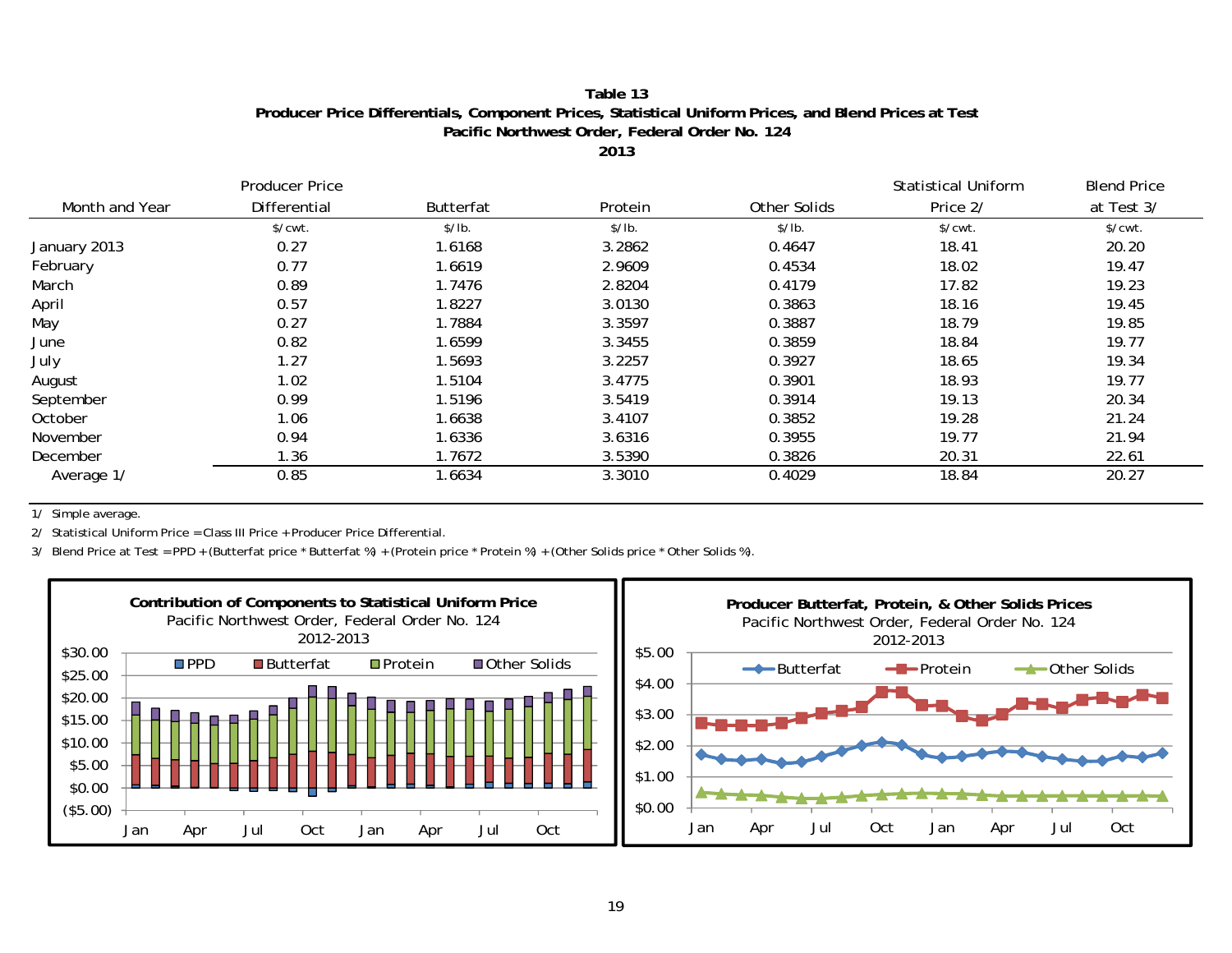| Table 14                                                                |
|-------------------------------------------------------------------------|
| Advanced Agricultural Marketing Service (AMS) Commodity Pricing Factors |
| Used in Pricing Class I Skim/Butterfat and Class II Skim/Nonfat Solids  |

**2013**

| Month and Year |        | <b>Cheese Blocks</b> |        | <b>Cheese Barrels</b> |         | Cheese Average 1/ |        | <b>Butter</b> |        | Nonfat Dry Milk |        | Whey       |
|----------------|--------|----------------------|--------|-----------------------|---------|-------------------|--------|---------------|--------|-----------------|--------|------------|
|                | \$/lb. | Ibs.                 | \$/lb. | lbs.                  | \$/lb.  | lbs.              | \$/lb. | Ibs.          | \$/lb. | Ibs.            | \$/lb. | lbs.       |
| January 2013   | .8405  | 23,024,975           | 1.7769 | 19,670,852            | 1.8250  | 42,695,827        | l.6126 | 8,059,353     | 1.5442 | 29,906,504      | 0.6588 | 14,084,710 |
| February       | 1.7506 | 22,644,302           | 1.7264 | 22,983,654            | l.7535  | 45,627,956        | .5280  | 6,760,973     | 1.5603 | 29, 187, 136    | 0.6536 | 12,904,512 |
| March          | l.6694 | 19,902,873           | .5993  | 22,784,808            | 1.6480  | 42.687.681        | 1.5393 | 8,936,515     | 1.5644 | 28,590,223      | 0.6399 | 13,628,078 |
| April          | 1.6362 | 19,690,823           | 1.6142 | 19,323,913            | 8402. ا | 39,014,736        | .5909  | 8,971,201     | 1.5219 | 42,399,633      | 0.6094 | 14,586,908 |
| May            | 1.6764 | 20.955.417           | 1.6542 | 20.863.644            | 1.6803  | 41,819,061        | 1.6542 | 11,397,812    | 1.5021 | 60.816.924      | 0.5797 | 13,212,804 |
| June           | 1.8864 | 22,212,590           | 1.7519 | 18,601,862            | 1.8388  | 40.814.452        | 1.6579 | 5,627,523     | 1.6367 | 33,610,390      | 0.5741 | 14,225,826 |
| July           | 1.7658 | 20,980,025           | 1.7664 | 19,656,638            | 1.7806  | 40.636.663        | .5590  | 4,921,417     | 1.6826 | 40,582,696      | 0.5710 | 16,217,196 |
| August         | 1.7141 | 22,981,383           | .6974  | 19, 172, 633          | 1.7201  | 42, 154, 016      | .4902  | 9,566,358     | 1.7131 | 33,520,256      | 0.5769 | 14,994,314 |
| September      | 1.7463 | 22,777,109           | .7888  | 17,456,877            | 1.7778  | 40,233,986        | .4448  | 12.196.865    | 1.7679 | 30,829,931      | 0.5752 | 17,750,128 |
| October        | 1.7479 | 21,961,769           | 1.7757 | 17.994.796            | 1.7739  | 39,956,565        | l.3876 | 9,838,922     | 1.8008 | 29,242,531      | 0.5791 | 12,851,223 |
| November 2/    | N/A    | N/A                  | N/A    | N/A                   | 1.7938  | N/A               | 1.5551 | N/A           | 1.8358 | N/A             | 0.5757 | N/A        |
| December       | .8675  | 22,658,475           | .8592  | 18,851,299            | 1.8774  | 41,509,774        | .4916  | 9,597,431     | 1.8856 | 26,479,715      | 0.5749 | 11,520,565 |
| Average 3/     | 1.7546 |                      | 1.7282 |                       | 1.7591  |                   | 1.5426 |               | .6680  |                 | 0.5974 |            |

Source: Agricultural Marketing Service (AMS), Washington, D.C.

1/ The weighted average of barrels plus three cents and blocks.

2/ Equivalent Prices, computed pursuant to 7 CFR, Section 1000.54.

3/ Simple average. Cheese blocks and barrels are eleven month averages.

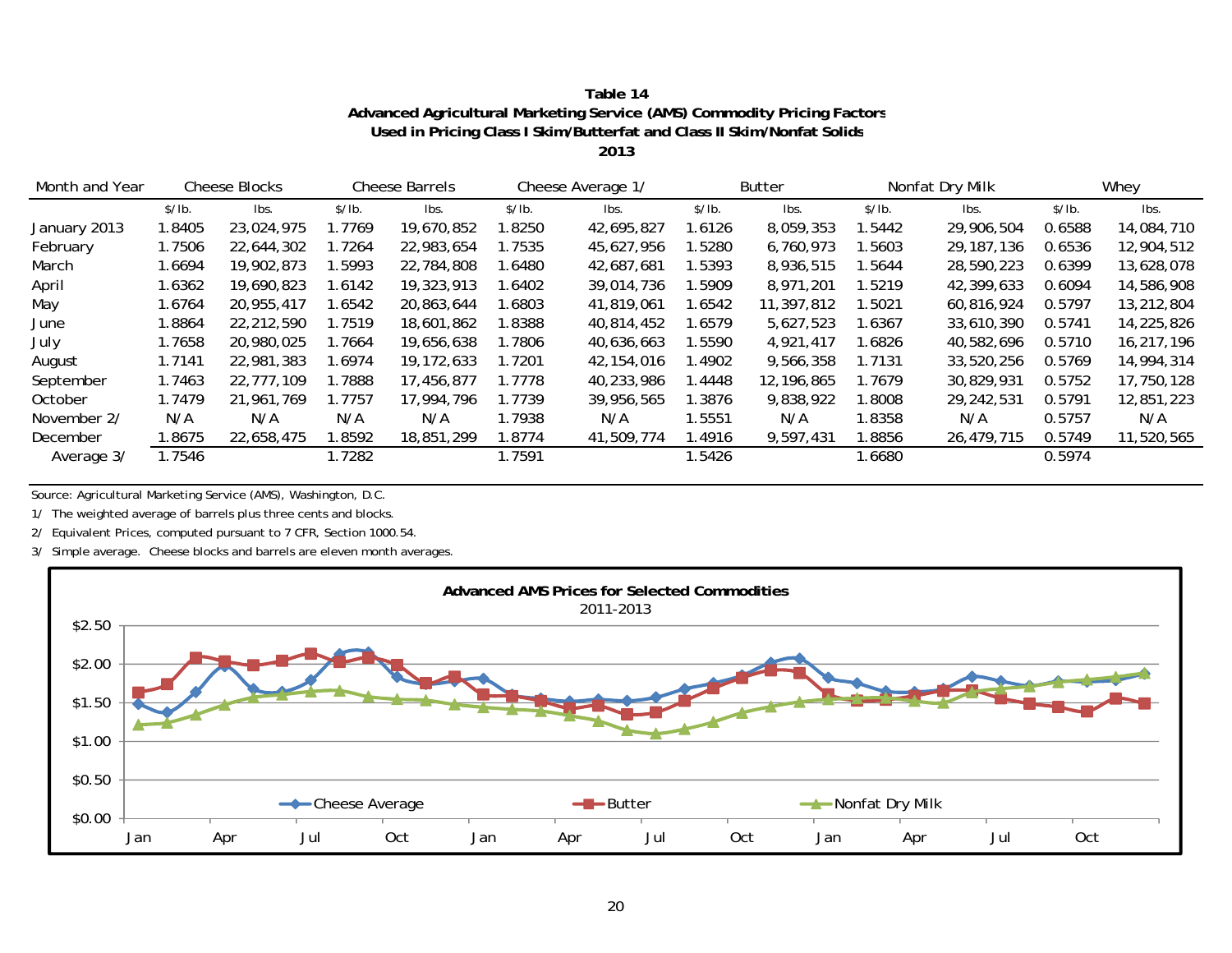| Table 15                                                             |
|----------------------------------------------------------------------|
| Final Agricultural Marketing Service (AMS) Commodity Pricing Factors |
| Used in Pricing Class II Butterfat, Class III, and Class IV          |

**2013**

| Month and Year |        | <b>Cheese Blocks</b> |        | <b>Cheese Barrels</b> |        | Cheese Average 1/ |        | Butter     |        | Nonfat Dry Milk |        | Whey         |
|----------------|--------|----------------------|--------|-----------------------|--------|-------------------|--------|------------|--------|-----------------|--------|--------------|
|                | \$/lb. | lbs.                 | \$/lb. | lbs.                  | \$/lb. | lbs.              | \$/lb. | lbs.       | \$/lb. | lbs.            | \$/lb. | lbs.         |
| January 2013   | 1.7449 | 48,684,045           | 1.7227 | 42, 142, 555          | 1.7485 | 90,826,600        | .5066  | 14,869,343 | 1.5601 | 69,819,499      | 0.6503 | 29,720,045   |
| February       | 1.6754 | 43,204,805           | .6190  | 42,415,620            | 1.6623 | 85,620,425        | .5438  | 17,346,868 | 1.5559 | 73,246,710      | 0.6393 | 28,801,571   |
| March          | 1.6339 | 49,342,338           | .6296  | 48,754,606            | 1.6467 | 98,096,944        | .6146  | 23,289,306 | 1.5208 | 127,096,500     | 0.6048 | 37,613,046   |
| April          | 1.7313 | 41,856,653           | .7007  | 40, 113, 728          | 1.7310 | 81,970,381        | .6766  | 19,220,123 | 1.5312 | 103,559,533     | 0.5741 | 30,680,073   |
| May            | 1.8556 | 56,725,898           | 1.7640 | 47,812,969            | 1.8274 | 104,538,867       | 1.6483 | 16,818,508 | 1.6374 | 84,289,879      | 0.5765 | 39,463,397   |
| June           | 1.7569 | 42,663,766           | 1.7778 | 38,356,053            | 1.7810 | 81,019,819        | 1.5422 | 11,730,815 | 1.6878 | 83,257,779      | 0.5738 | 34,044,690   |
| July           | 1.7020 | 43,640,394           | .6983  | 37,901,369            | 1.7142 | 81.541.763        | 1.4674 | 19,026,301 | 1.7272 | 65, 185, 745    | 0.5804 | 32, 138, 257 |
| August         | 1.7498 | 55,759,725           | 1.7727 | 43,938,020            | 1.7731 | 99,697,745        | 1.4187 | 30,266,186 | 1.7706 | 78, 145, 231    | 0.5778 | 40,435,765   |
| September 2/   | N/A    | N/A                  | N/A    | N/A                   | 1.7961 | N/A               | 1.4263 | N/A        | 1.8085 | N/A             | 0.5791 | N/A          |
| October 2/     | N/A    | N/A                  | N/A    | N/A                   | 1.8025 | N/A               | .5454  | N/A        | 1.8366 | N/A             | 0.5731 | N/A          |
| November       | 1.8555 | 53,885,015           | .8379  | 46,181,239            | 1.8612 | 100.066.254       | .5205  | 19,280,461 | 1.8892 | 65,382,993      | 0.5831 | 28,659,028   |
| December       | 1.8744 | 39,999,535           | .8477  | 43,279,808            | 1.8761 | 83,279,343        | .6308  | 7,666,744  | 1.9537 | 54,854,859      | 0.5706 | 29,939,304   |
| Average 3/     | 1.7580 |                      | 1.7370 |                       | 1.7683 |                   | .5451  |            | 1.7066 |                 | 0.5902 |              |

Source: Agricultural Marketing Service (AMS), Washington, D.C.

1/ The weighted average of barrels plus three cents and blocks.

2/ Equivalent Prices, computed pursuant to 7 CFR, Section 1000.54.

3/ Simple average. Cheese blocks and barrels are ten month averages.

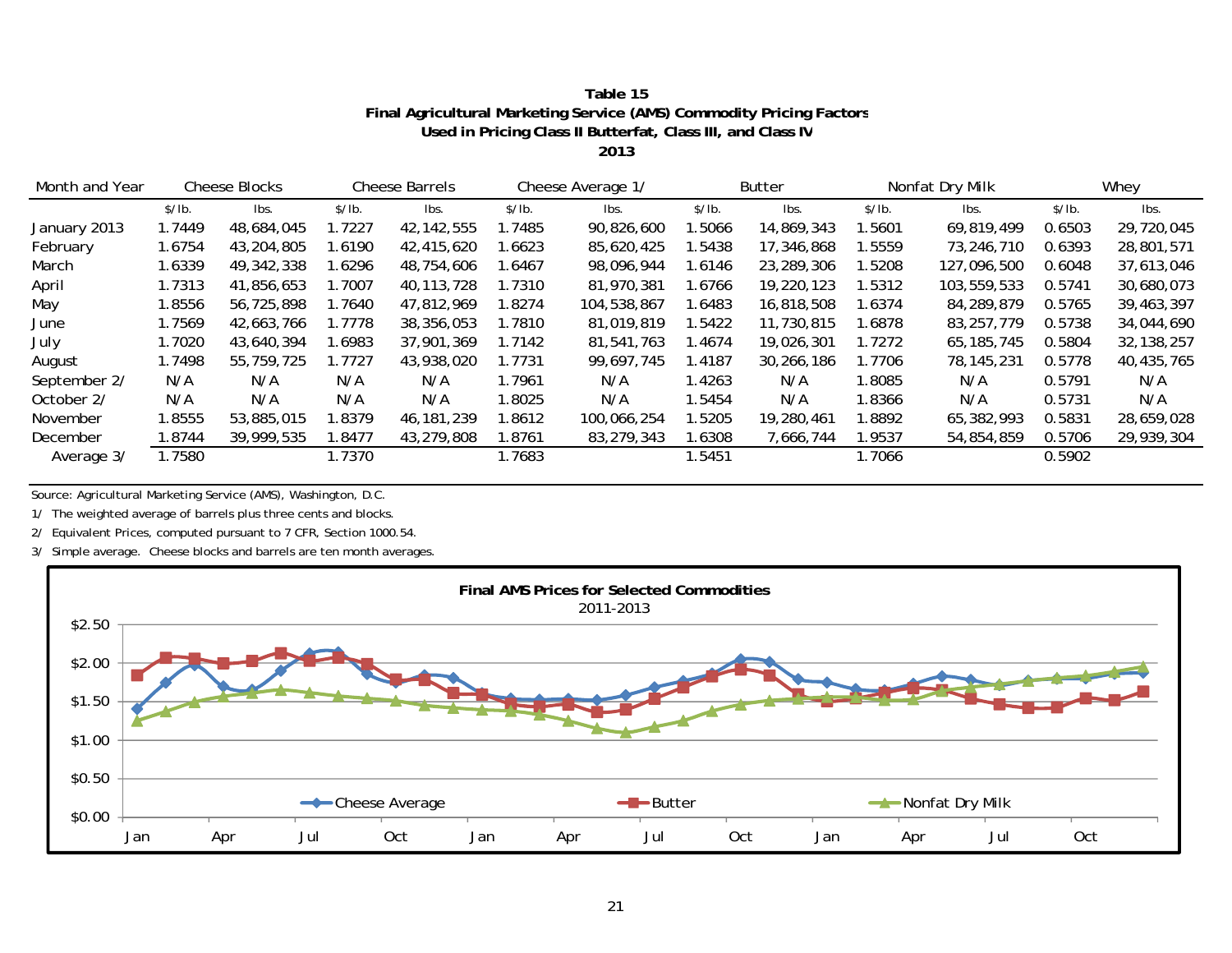#### **Table 16 Class I Route Dispositions in the Marketing Area by Handler Type Pacific Northwest Order, Federal Order No. 124 2013**

| Month and Year | Pool Plants   | Producer-Handlers | Other 1/    | Total         |
|----------------|---------------|-------------------|-------------|---------------|
|                |               |                   |             |               |
| January 2013   | 172,390,997   | 7.224.925         | 9,869,991   | 189,485,913   |
| February       | 151,492,451   | 6,796,487         | 8.479.110   | 166,768,048   |
| March          | 161,764,575   | 7.014.455         | 8.972.530   | 177,751,560   |
| April          | 159,348,559   | 7.261.256         | 8.976.961   | 175,586,776   |
| May            | 162,766,238   | 7,318,462         | 9.998.353   | 180,083,053   |
| June           | 149, 143, 781 | 6.726.671         | 8,892,288   | 164,762,740   |
| July           | 149, 191, 509 | 7,181,011         | 10,089,456  | 166,461,976   |
| August         | 160,643,127   | 7,323,016         | 9,872,167   | 177,838,310   |
| September      | 158,530,587   | 7.209.483         | 10,254,978  | 175,995,048   |
| October        | 168,319,058   | 7,480,275         | 10,620,296  | 186,419,629   |
| November       | 160.862.534   | 7,367,822         | 9,626,195   | 177,856,551   |
| December       | 161, 763, 523 | 7,541,468         | 10,411,456  | 179,716,447   |
| Total          | 1,916,216,939 | 86,445,331        | 116,063,781 | 2,118,726,051 |

1/ Includes: Plants fully regulated by another Federal order, partially regulated distributing plants, and exempt plants.

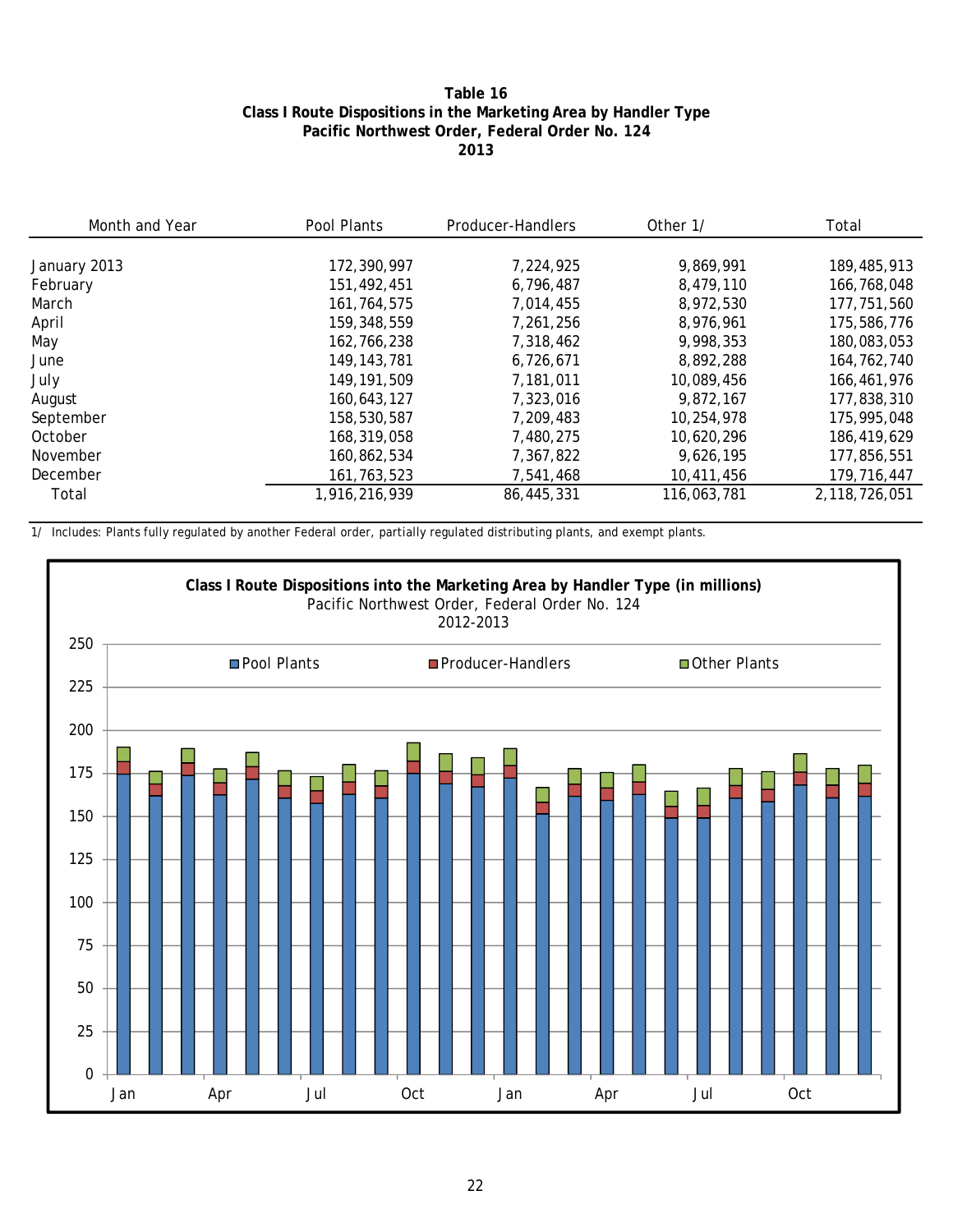**Table 17 Class I Route Dispositions in the Marketing Area by Product Pacific Northwest Order, Federal Order No. 124 2013**

| In-Area by Product, Pool Plants |             |               |                                                      |              |                 |                   |               |
|---------------------------------|-------------|---------------|------------------------------------------------------|--------------|-----------------|-------------------|---------------|
| Month and Year                  | Whole       | Flavored      | Reduced Fat                                          | Lowfat       | Fat Free        | Buttermilk        | Total         |
|                                 | Ibs.        | lbs.          | Ibs.                                                 | Ibs.         | Ibs.            | Ibs.              | Ibs.          |
| January 2013                    | 34,032,652  | 13,957,728    | 70,435,553                                           | 27,975,809   | 24,703,225      | 1,286,030         | 172,390,997   |
| February                        | 30,242,674  | 12,274,696    | 61,236,023                                           | 24,479,234   | 21,937,476      | 1,322,348         | 151,492,451   |
| March                           | 32,968,000  | 12,715,762    | 65,873,370                                           | 25,725,309   | 23,040,787      | 1,441,347         | 161,764,575   |
| April                           | 32,395,984  | 12,686,531    | 64,348,783                                           | 25,553,357   | 22,965,303      | 1,398,601         | 159,348,559   |
| May                             | 34,008,070  | 13,418,361    | 64,919,141                                           | 26,210,117   | 22,696,058      | 1,514,491         | 162,766,238   |
| June                            | 32,443,546  | 8,080,320     | 62,998,981                                           | 22,990,367   | 21,268,084      | 1,362,483         | 149, 143, 781 |
| July                            | 32,276,730  | 6,515,712     | 64,735,697                                           | 22,683,746   | 21,420,959      | 1,558,665         | 149, 191, 509 |
| August                          | 35,603,455  | 8,793,799     | 68, 159, 753                                         | 24, 254, 578 | 22,301,913      | 1,529,629         | 160,643,127   |
| September                       | 33,091,565  | 13,029,323    | 64,599,940                                           | 25,140,609   | 21,296,833      | 1,372,317         | 158,530,587   |
| October                         | 34,330,180  | 16,220,420    | 67,994,804                                           | 26,095,684   | 22,226,162      | 1,451,808         | 168,319,058   |
| November                        | 33,003,139  | 14,948,197    | 65,821,007                                           | 24,303,752   | 21,355,219      | 1,431,220         | 160,862,534   |
| December                        | 33,838,163  | 14,526,627    | 67,201,525                                           | 23,802,307   | 20,982,815      | 1,412,086         | 161, 763, 523 |
| Total                           | 398,234,158 | 147, 167, 476 | 788, 324, 577                                        | 299,214,869  | 266, 194, 834   | 17,081,025        | 1,916,216,939 |
|                                 |             |               | In-Area by Product, Producer-Handlers & Other Plants |              |                 |                   |               |
| Month and Year                  | Whole       | Flavored      | <b>Reduced Fat</b>                                   | Lowfat       | <b>Fat Free</b> | <b>Buttermilk</b> | Total         |
|                                 | Ibs.        | Ibs.          | Ibs.                                                 | Ibs.         | Ibs.            | Ibs.              | Ibs.          |
| January 2013                    | 3,810,925   | 1,437,207     | 5,000,333                                            | 4,630,789    | 2,092,067       | 123,595           | 17,094,916    |
| February                        | 3, 151, 701 | 1,610,805     | 5,761,024                                            | 2,825,471    | 1,816,975       | 109,621           | 15,275,597    |
| March                           | 3,376,357   | 1,636,157     | 6,057,689                                            | 2,897,719    | 1,913,512       | 105,551           | 15,986,985    |
| April                           | 3,491,815   | 1,724,279     | 6,067,966                                            | 2,905,667    | 1,930,539       | 117,951           | 16,238,217    |
| May                             | 4,027,330   | 1,663,485     | 6,224,111                                            | 3,199,158    | 2,095,603       | 107,128           | 17,316,815    |
| June                            | 3,450,791   | 1,458,743     | 5,972,834                                            | 2,900,602    | 1,732,860       | 103,129           | 15,618,959    |
| July                            | 3,669,603   | 2,187,984     | 6,340,085                                            | 3,068,629    | 1,879,890       | 124,276           | 17,270,467    |
| August                          | 3,742,765   | 1,626,734     | 6,647,708                                            | 3,097,327    | 2,052,400       | 28,249            | 17, 195, 183  |
| September                       | 3,798,498   | 1,917,177     | 6,260,438                                            | 3,466,596    | 1,913,076       | 108,676           | 17,464,461    |
| October                         | 3,959,411   | 2,259,756     | 6,627,523                                            | 3,272,369    | 1,882,405       | 99,107            | 18,100,571    |
| November                        | 4,108,825   | 1,902,706     | 6,046,161                                            | 2,964,197    | 1,866,562       | 105,566           | 16,994,017    |

**In-Area by Product, Total**

December 1,825,063 4,436,057 6,469,998 3,181,294 1,935,148 105,364 17,952,924 Total 45,024,078 21,250,096 73,475,870 38,409,818 23,111,037 1,238,213 202,509,112

| Month and Year | Whole<br>Flavored |             | <b>Reduced Fat</b> | Lowfat      | <b>Fat Free</b> | <b>Buttermilk</b> | Total         |
|----------------|-------------------|-------------|--------------------|-------------|-----------------|-------------------|---------------|
|                | lbs.              | lbs.        | lbs.               | lbs.        | lbs.            | lbs.              | lbs.          |
| January 2013   | 37,843,577        | 15,394,935  | 75,435,886         | 32,606,598  | 26,795,292      | 1,409,625         | 189,485,913   |
| February       | 33, 394, 375      | 13,885,501  | 66,997,047         | 27,304,705  | 23,754,451      | 1,431,969         | 166,768,048   |
| March          | 36, 344, 357      | 14,351,919  | 71,931,059         | 28,623,028  | 24,954,299      | 1,546,898         | 177,751,560   |
| April          | 35.887.799        | 14,410,810  | 70.416.749         | 28,459,024  | 24,895,842      | 1,516,552         | 175,586,776   |
| May            | 38,035,400        | 15,081,846  | 71, 143, 252       | 29,409,275  | 24,791,661      | 1,621,619         | 180,083,053   |
| June           | 35,894,337        | 9,539,063   | 68.971.815         | 25,890,969  | 23,000,944      | 1,465,612         | 164, 762, 740 |
| July           | 35,946,333        | 8,703,696   | 71,075,782         | 25,752,375  | 23,300,849      | 1.682.941         | 166,461,976   |
| August         | 39,346,220        | 10,420,533  | 74,807,461         | 27,351,905  | 24,354,313      | 1,557,878         | 177,838,310   |
| September      | 36,890,063        | 14,946,500  | 70.860.378         | 28,607,205  | 23,209,909      | 1,480,993         | 175,995,048   |
| October        | 38,289,591        | 18,480,176  | 74.622.327         | 29,368,053  | 24, 108, 567    | 1,550,915         | 186,419,629   |
| November       | 37.111.964        | 16,850,903  | 71,867,168         | 27.267.949  | 23, 221, 781    | 1,536,786         | 177,856,551   |
| December       | 38,274,220        | 16,351,690  | 73,671,523         | 26,983,601  | 22,917,963      | 1,517,450         | 179,716,447   |
| Total          | 443,258,236       | 168,417,572 | 861,800,447        | 337,624,687 | 289, 305, 871   | 18,319,238        | 2,118,726,051 |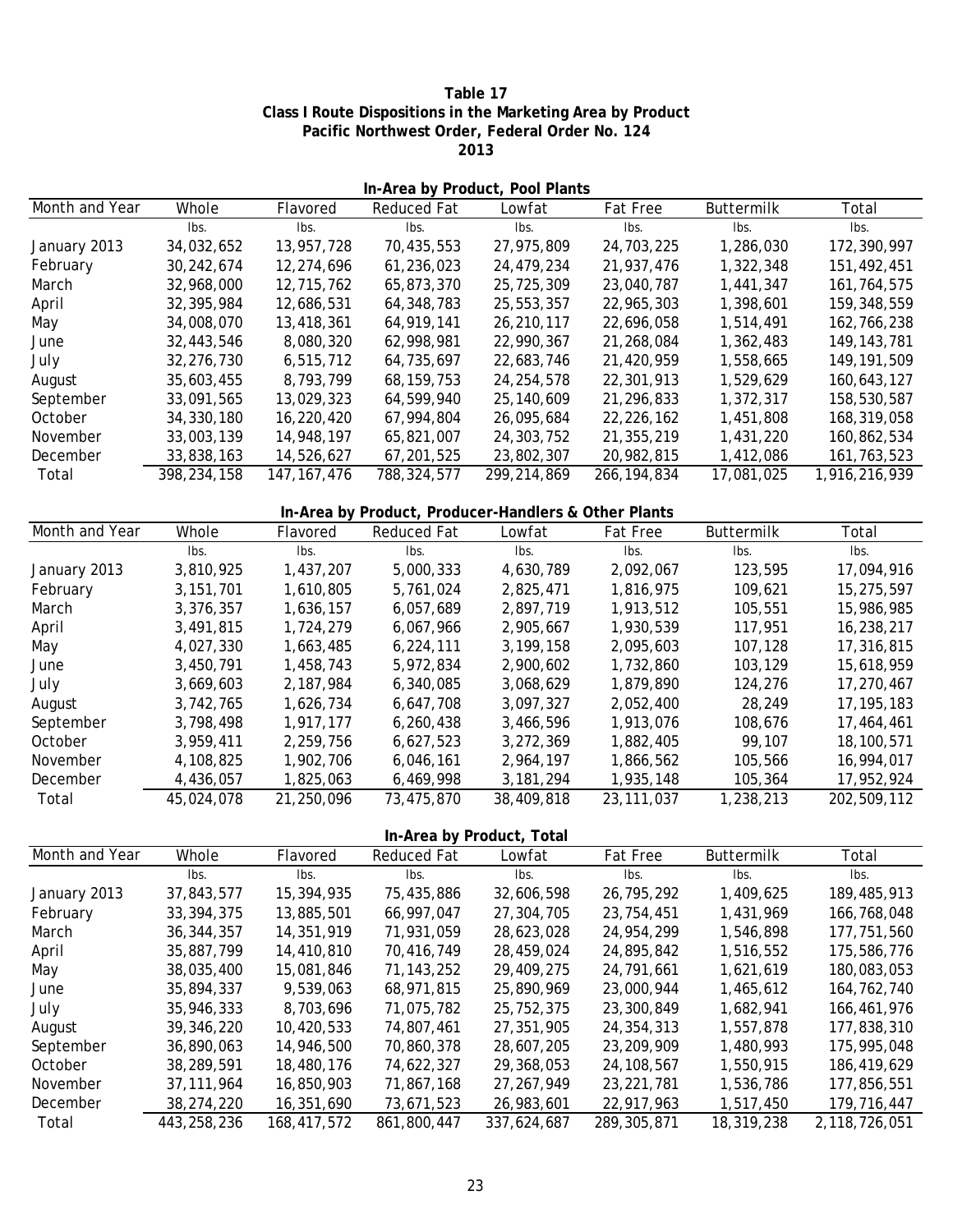**Map A Producer Milk by County Pacific Northwest Order, Federal Order No. 124 May 2013**